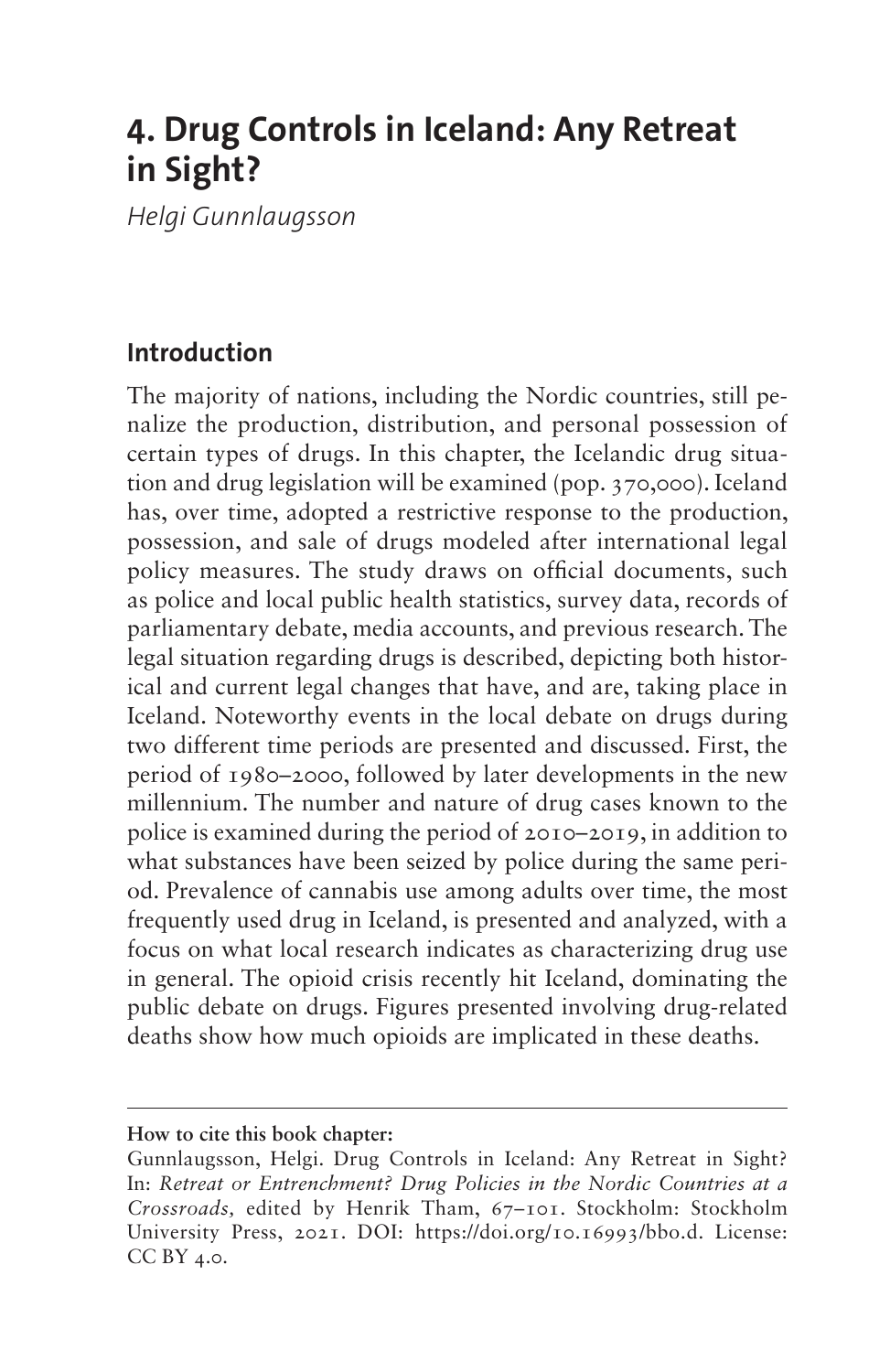In the wake of a public debate about drug abuse in society, signs of a retreat in the control of drugs can be detected in the most recent years in Iceland. Instead of a predominantly criminal justice response toward possession of drugs, abuse of drugs is increasingly being viewed as a public health problem. A case in point demonstrating this shift is a recent legal change allowing safe havens for drug addicts, in addition to a 2021 proposal, yet not passed, from the Minister of Health decriminalizing the possession of drugs for personal use. However, a major shift toward a radically different drug policy is contended to be unlikely in Iceland unless a broader legal change occurs internationally. Finally, an attempt is made to explain why concerns about drugs have become so profound in recent decades.

# **Concern Over Substance Use in Iceland**

Iceland has a long history of national concern over substance use. Alcohol, for example, was prohibited from 1915–1922 and beer was illegal until 1989 (Gunnlaugsson 2017). However, the revoking of beer prohibition did not signal the end of the struggle against intoxicating substances in Iceland. A rejuvenated rigor took over Icelanders' battle against drugs, which has not yet faded. Interestingly, the arguments used to justify the ban on beer are not dissimilar to those we observe today to justify the prohibition of drugs (Gunnlaugsson 2012). The advocates of beer prohibition repeatedly argued that beer posed a threat to the health and well-being of society, primarily to young people, just as is currently seen today with cannabis and other drugs.

Several different kinds of measures have been employed in the fight against drugs in Iceland over time. On one hand, we see various non-punitive measures being adopted – drug prevention drives, educational programs, peer group efforts in school, etc. – all with the objective of teaching young people to say *No to Drugs*, or political campaigns such as *Drug Free Iceland by 2000*, to cite a few examples (Einarsson & Björnsson 2001). Substance use treatment has also been readily available for decades in Iceland. Accessibility to treatment is believed to be high, resulting in a smaller treatment gap than in most other countries (Hansdóttir, Rúnarsdóttir, & Tyrfingsson 2015). More than two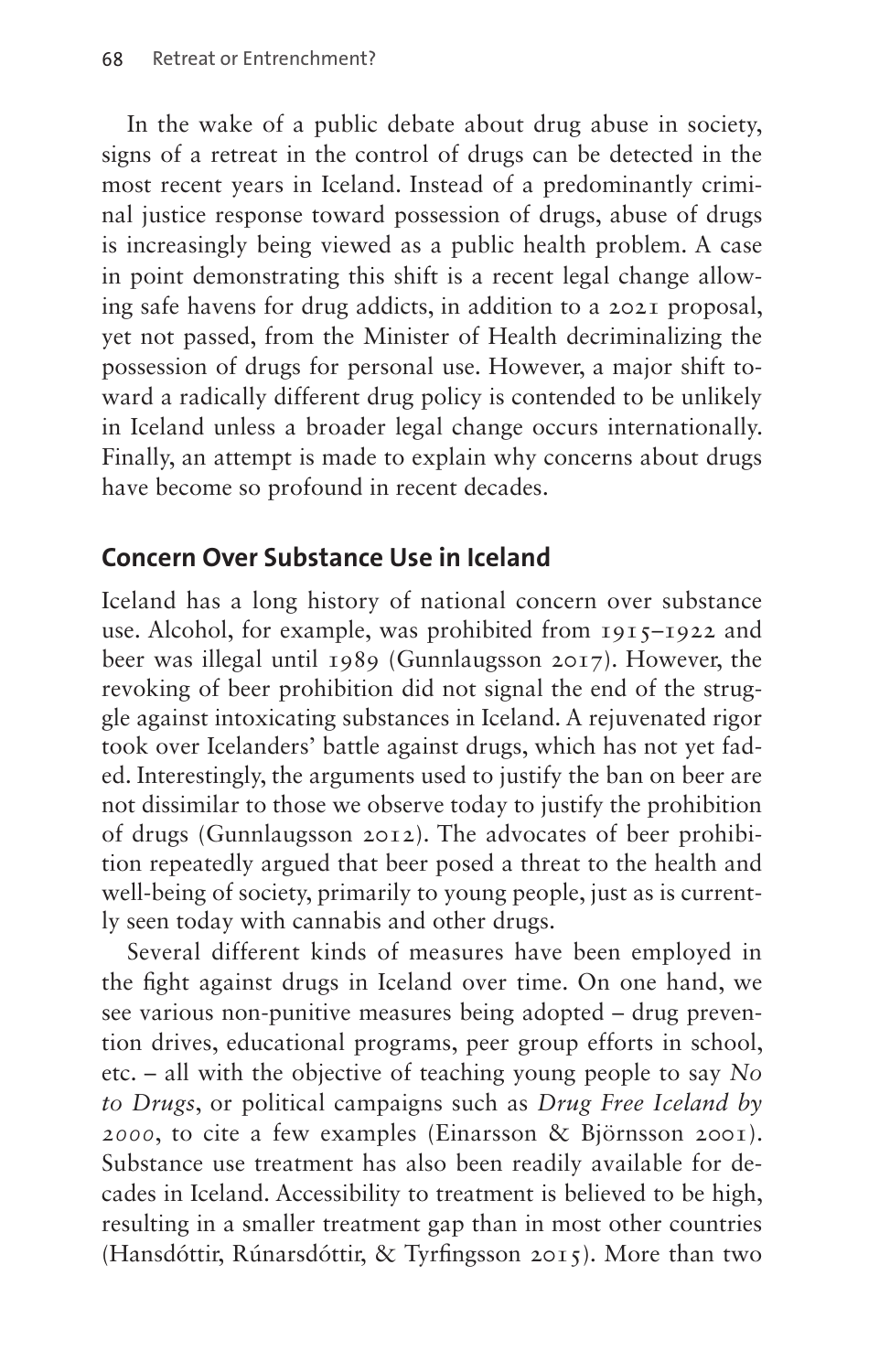thousand individuals are admitted to treatment clinics for alcohol and drug related problems in Iceland each year, including about six hundred new admissions.

In most recent years, Iceland has been internationally recognized for its success with the *Youth in Iceland* project (see, for example, Young 2019). The project includes several components linking together research, policy, and practice. Local social scientists play a key role in mapping out the scope of the substance use problem and in identifying different risk factors. Moreover, state funding for organized leisure activities among youth was increased and children banned from being outside after specific hours at night, to name a few of the measures adopted in the program. Teenage consumption of alcohol, drugs, and tobacco was significantly cut in the new millennium. This positive development has predominantly been linked to the various prevention measures employed among youth in Iceland in cooperation with their parents and local community. Non-punitive policy measures against alcohol and drug use are presumably associated, with satisfying results.

Contrarily, various punitive policies are also being employed. This refers to criminal justice responses: drug possession for personal use being sanctioned by the special penal code; importation of drugs; and production and sale being heavily sanctioned by criminal law (Gunnlaugsson & Galliher 2000; Gunnlaugsson 2015). Many of the drug police enforcement practices have been shown to be influenced by US drug control policies, not only in Iceland but throughout the world (Gunnlaugsson & Galliher 1995; Nadelmann 1993). Undercover practices were encouraged by US agents to be integrated into drug police investigations, and Icelandic drug police officers were sent to the US for training in American methods of narcotics control (*Mannlíf* 1992).

# **Legal Status of Drugs in Iceland**

Icelandic legislation on controlled substances dates back to 1923, when an international drug convention, of which Iceland was a member, passed what has been referred to as the opium laws. These laws, in charge of the Ministry of Justice, were largely unenforced, but in the late 1960s, with international concern about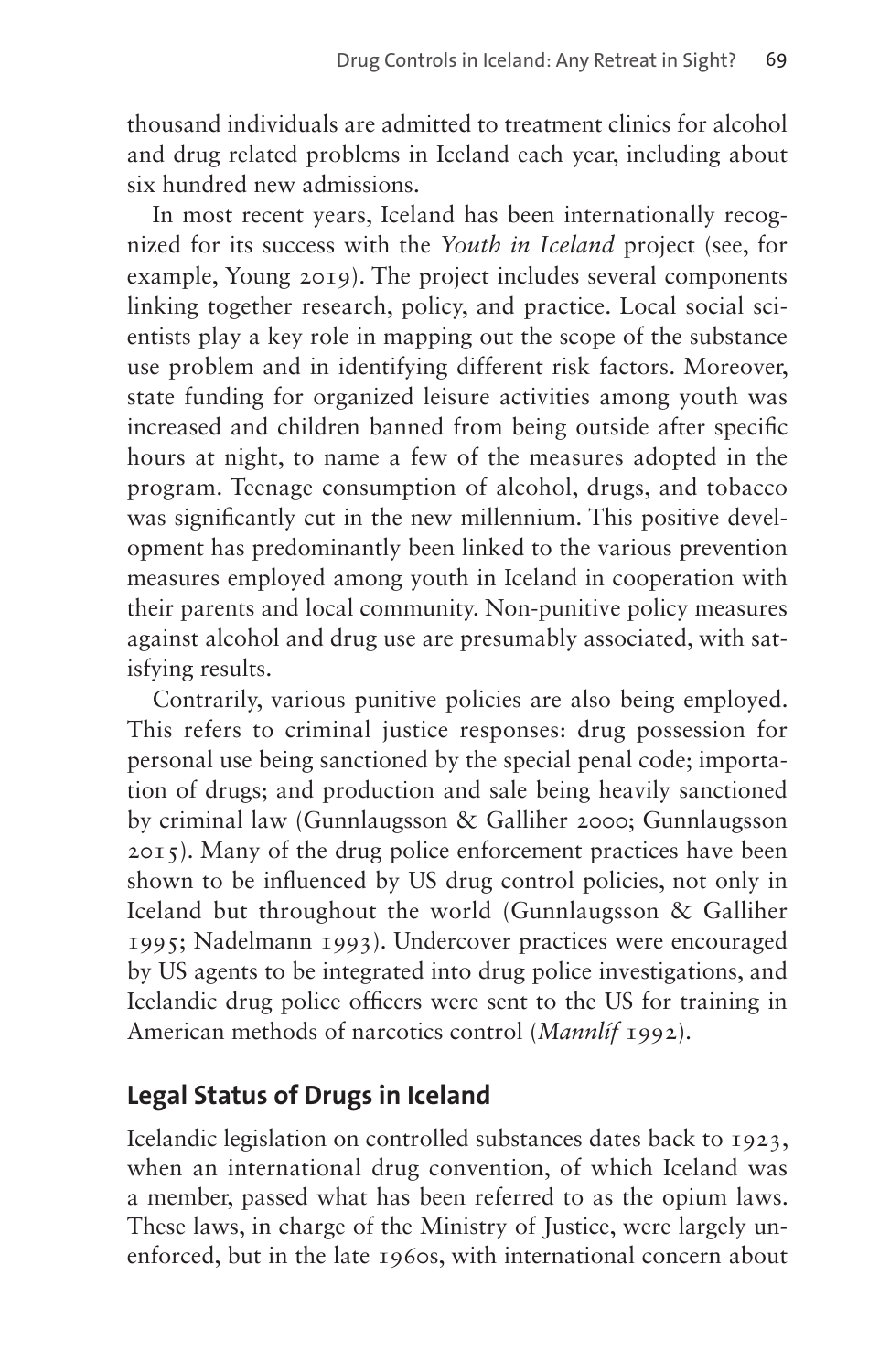drug use among the young heating up, Iceland's narcotics laws were revised and extended to make cannabis and LSD illegal also (Gunnlaugsson & Galliher 2000). In 1974, new drug laws were passed by Alþingi (the Icelandic parliament), which were intended to replace the old opium laws by imposing more severe penalties for major drug violations. These laws were officially intended to unify and coordinate laws against the alleged 'use of drugs which is becoming a serious social problem manifested in scientific revelations of the harmfulness of these substances' (preamble to law no. 65/1974). For major violations, a person could be sentenced to a maximum of 10 years in prison, instead of six years, as provided for in the opium laws.

In contradiction to a 1951 legislation separating the police and the courts, in 1973 Alþingi established law no. 52, a specialized drug police unit to be supervised by a separate drug court. The creation of this joint police–court apparatus in Reykjavík demonstrates the degree of concern associated with this new and frightening problem in Iceland. The total number of drug police officers was seven in 1984 and had increased to approximately 20 by the new millennium, making it the largest specialized police force in the nation (Gunnlaugsson & Galliher 2000). Complete separation of the executive and judicial powers was not achieved until 1992. Consequently, the independent drug court in Reykjavík was disbanded in the same year. Still, the separate drug police force was operational until 2016, when a centralized police investigation unit was established to deal with different types of crime. One of the primary tasks of this new unit was to investigate the importation and distribution of drugs.

The maximum penalty for drug offenses as of 2021 is 12 years in prison, with the upper limit being increased from 10 years in 2001 in the wake of the entrance of ecstasy in the country. The possession of drugs for personal use is prohibited in Iceland by the local special penal code (law no.  $65/1974$ ). Blood or urine samples are not used by police to establish pure use of drugs, apart from in instances involving the driving of a vehicle – only possession of drugs is punishable. The violation of this article, until 2018, was followed by a note in the criminal record of the offender and maintained for a period of three years. Despite this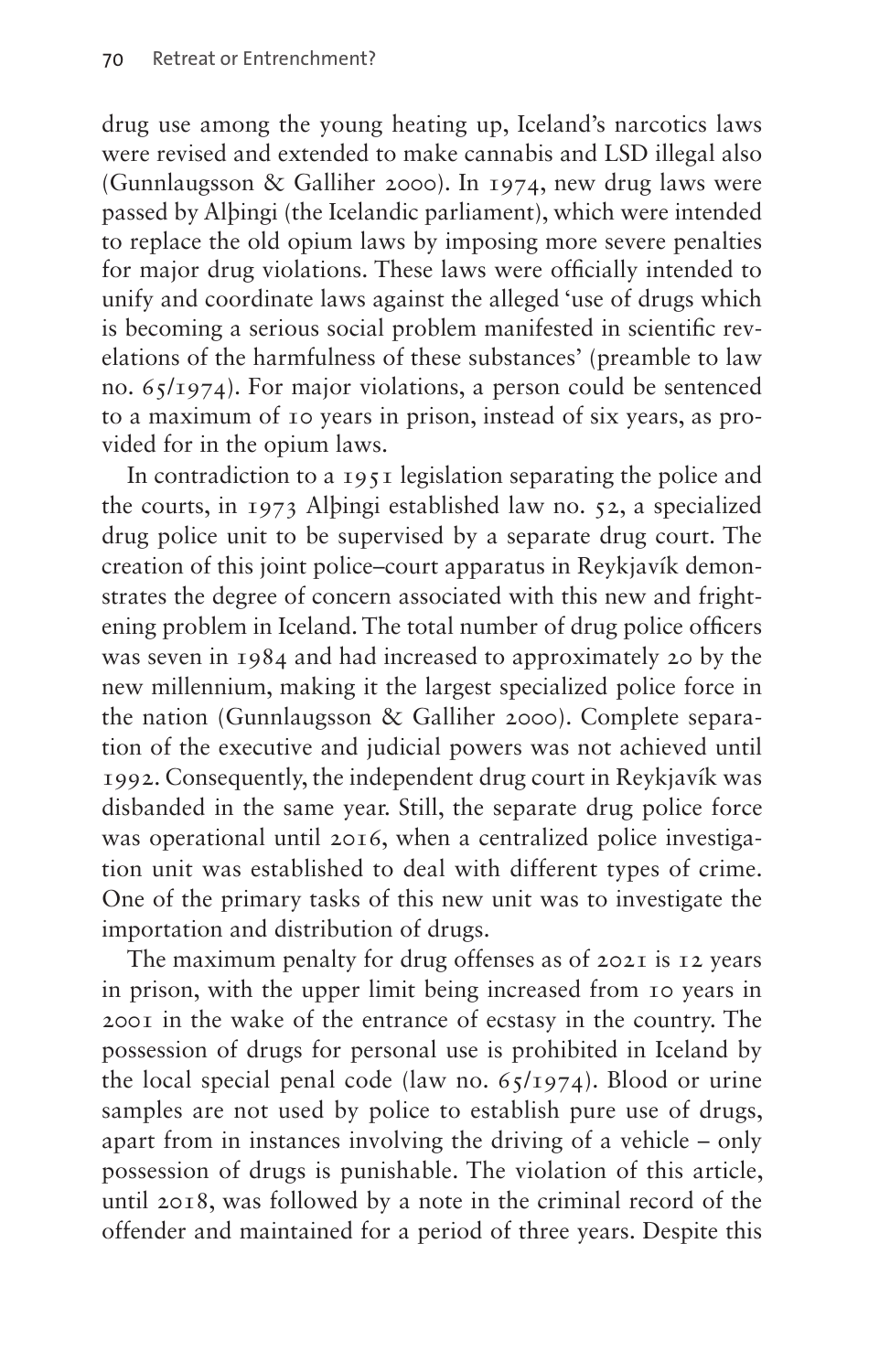three-year period, a violation of this code was accessible to local authorities for longer than three years – up to 10 years (*Mbl.is* 2014). Local employers are increasingly asking for the criminal records of job applicants; thus, being on record for a drug violation can easily jeopardize future job prospects of those caught for the personal possession of drugs.

#### **Drugs in Iceland during 1980–2000**

The criminal justice approach to drugs has been supported by politicians and members of Alþingi from the beginning. Criticism of the punitive approach was hardly ever voiced in the 20th century in Alþingi and alternative policies have only been introduced in the last few years. A case in point from the 1980´s is an Alþingi resolution following two relatively large cases of importation of cannabis to Iceland, which was passed unanimously. The proposal called for increased cooperation and coordination between customs and other control agencies, and an improvement in all investigative police methods. As stated by the sponsor of this bill, '… we have seen terrifying figures which strongly suggest that there is enormous consumption of drugs in society and that only a tiny portion [is] being seized by control people … drug use ruins the lives of a number of young people' (Alþingi Debates 1983– 1984a:2). Another MP noted during the debates that 'Powerful crime cartels have reached Iceland, and ruthlessly their drug dealers bring their nets to grab young people who, suspecting no evil, subsequently become addicted' (Alþingi Debates 1983-1984b: 1).

An example of a punitive practice is police searches of private homes, which have occurred frequently over the years (Gunnlaugsson & Galliher 2000). In the 1980´s and 1990´s, up to 200 such searches were conducted annually by the police, either with a warrant or without. On average, approximately 500 persons were arrested each year from 1987 to 1994 on suspicions of drug violations, when the total population of Iceland was approximately 250,000 (Gunnlaugsson & Galliher 2010). Most involved private possession  $(75\%)$ , and the remainder involved sales and importation. Wiretapping has also routinely been employed. During a three-year period in the early 1990´s, the courts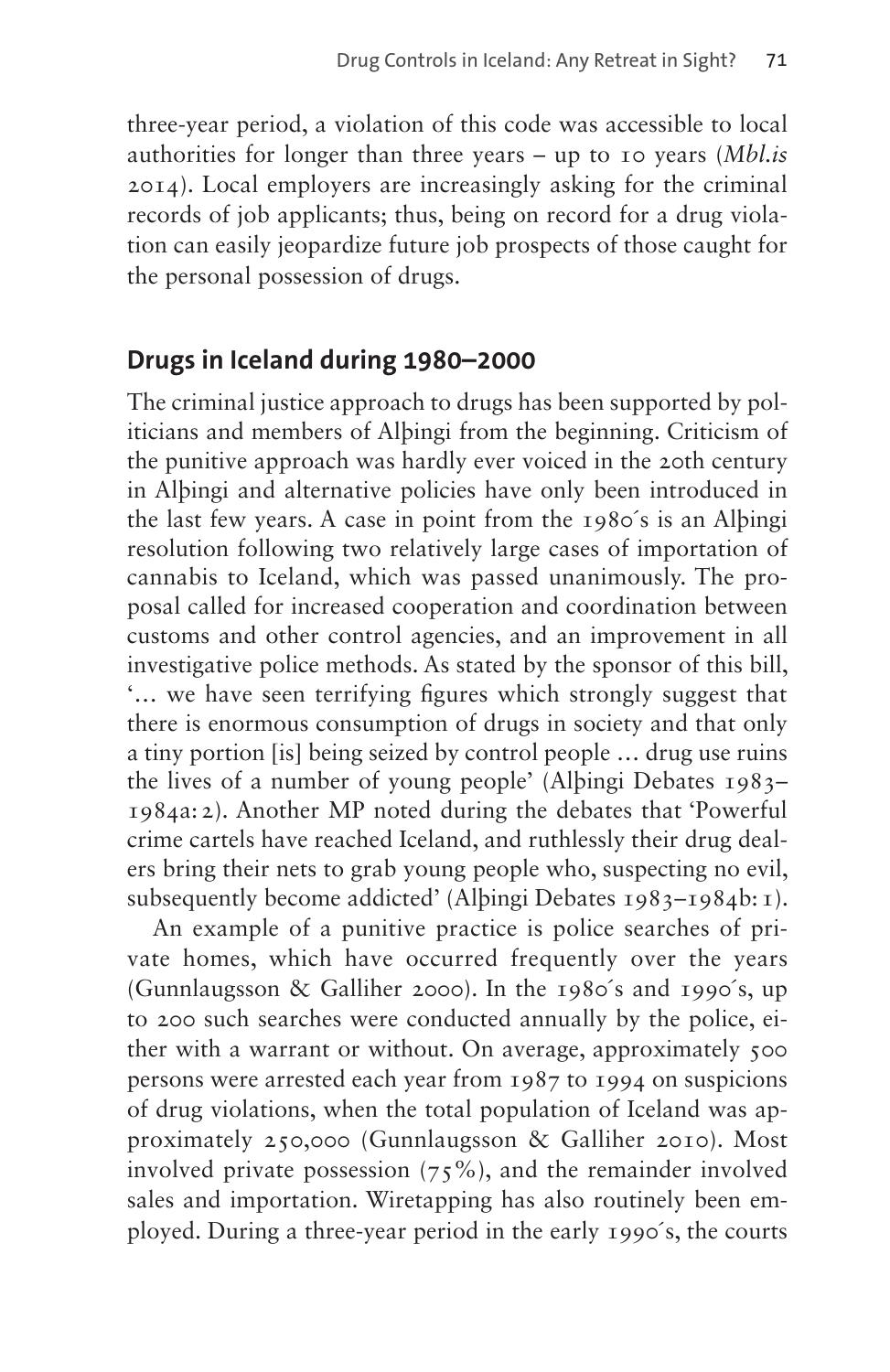issued a total of 29 warrants permitting the police to tap a total of 42 telephone numbers for up to 2 months, all cases involving drug violations.

A deputy director of the local drug police had previously stated in a local media interview that the drug problem had intensified in recent years in Iceland, or since drugs first appeared in Iceland around 1970 (*Morgunblaðið* 1979). He stated that since the creation of the drug police, a total of 4000 young people had been implicated in drug investigations, that young people had died because of drug use, and that heroin had made its entry into Iceland. News reports, such as this one, have been frequent over the years in Iceland. Escalating drug use among youth, largescale drug seizures, mass arrests for drug smuggling and sales, and long-term prison sentences typically make the headlines (see, for example, Gunnlaugsson & Galliher 2010). Nevertheless, in 1979, when the news report was published, no official evidence suggested the deaths of young people were due to drug overdoses (Kristmundsson 1985) and very few signs indicated the existence of heroin in Iceland, which is still the case today (see [Table 11](#page-9-0)). Even though this news reporting appears exaggerated today, suggesting a moral panic, as often seems to be the case with drug media reporting (Goode & Yehuda 2009), this news report can also be viewed as a public warning and a call for serious steps to be adopted by local authorities toward this new social challenge facing the nation.

The most notorious drug police case resolved during this era, which was inspired by US undercover techniques, was an agreement made in 1992 with an ex-convict who was asked to operate as an agent provocateur (Gunnlaugsson & Galliher 1995). The agent was asked to purchase 1.2kg of cocaine from an acquaintance whom he had met in prison the preceding year. The acquaintance was reportedly not interested in selling the drugs in Iceland. However, the informant was persistent and the acquaintance grudgingly agreed to sell most of the drugs he had in his possession, even though it was originally planned for sale in Denmark. The director of the drug police and several of his officers, with none of the latter being informed of the complete story, subsequently initiated a major drug bust. This involved a car chase in which an officer was seriously injured. An Icelandic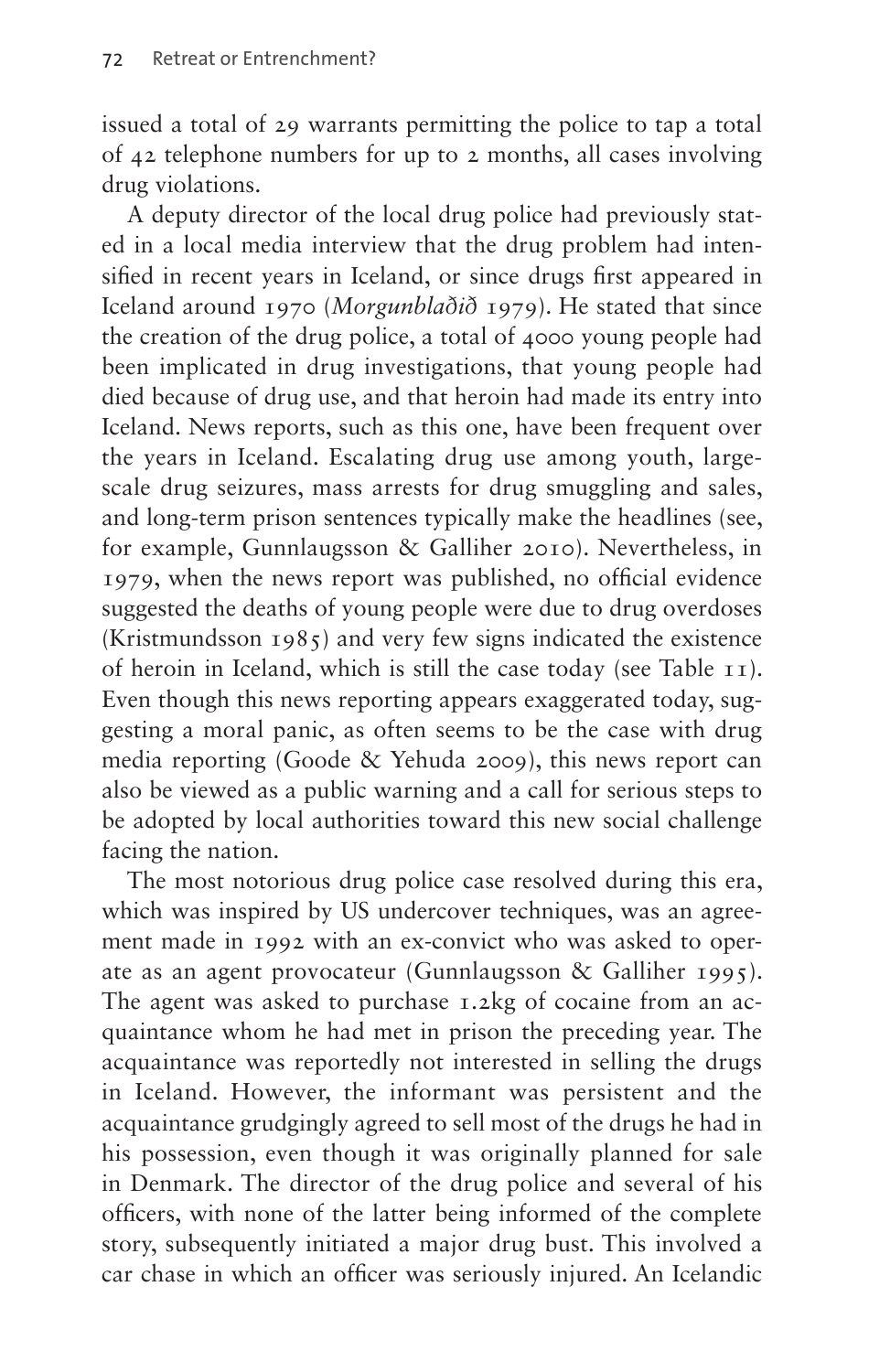law school textbook argues that such law enforcement practices are hardly within legal limits and, by all means, it is better that a police officer be an agent rather than an ordinary citizen, with it not being feasible to use convicts to meet the demands of an investigation (Þórmundsson 1980). However, the Supreme Court confirmed the seven-year sentence against the suspect, even though the court recognized that the director had not consulted sufficiently with the Reykjavík police. Despite this lack of consultation, it was not believed to be enough to grant acquittal or reduction of the penalty (*Morgunblaðið* 1993).

According to police records, cannabis was the most common of the illegal substances seized in Iceland in the 1980´s and 1990´s. LSD occasionally popped up, with amphetamines in powder form being stable on the market and cocaine entering the market in the 1990s (Gunnlaugsson & Galliher 2000). Close to 150kg of cannabis, or more than 80% of the drugs seized by the drug police during the 1985–1995 period, involved cannabis, approximately 15kg of amphetamines, less than 4kg of cocaine, and a few thousand doses of LSD.

In the mid 1990s, with the entry of ecstasy in Iceland, the drug problem escalated to new dimensions. Soon after the substance appeared, its use created a major public uproar and insecurity in Iceland. Jónasson and Gunnlaugsson (2015) have identified all the elements of a moral panic in Icelandic society with the appearance of the ecstasy tablet. Initially, it was the police, media, and other interest groups that predominantly focused on ecstasy use and the threat it posed to the Icelandic society. The public, subsequently, demanded through various grassroots efforts that the government act promptly, painting drug dealers as *folk devils* who should receive much harsher punishment. The state, consequently, responded to this public outcry by making punishment heavier, promising more funds to the drug police, and agreeing on new police laws.

#### **Drugs in Iceland in the 2000's**

In the new millennium, drug cases increased in Iceland, with a variety of different drugs being seized by the police. During 2002– 2007, the police seized more than 200kg of cannabis, more than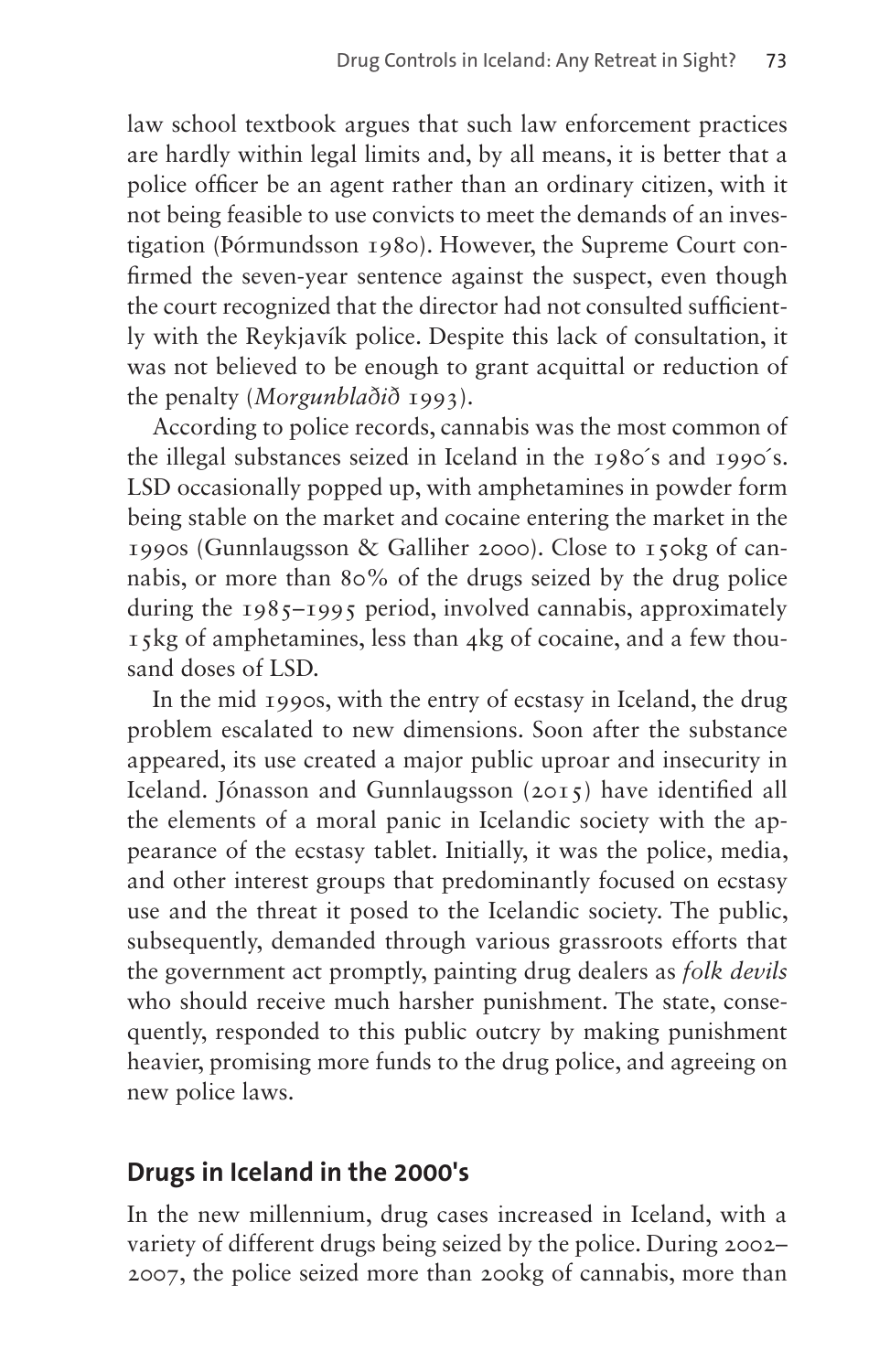100kg of amphetamines, and approximately 30kg of cocaine. The number of doses of ecstasy and LSD seized were also in the tens of thousands during the same period (National Commissioner of the Icelandic Police 2008).

In 2007 and 2009, the total amount of drugs seized from two boats on the east coast of Iceland exceeded all the drugs seized by police during the entire 2002–2007 period. In the 2009 boat case, labeled as 'skútumálið' (the yacht case), the police seized a total of 55kg of amphetamines, 54kg of cannabis, and about 9000 ecstasy tablets. The six people implicated in the case received a total of 40 years in prison for this attempt to smuggle drugs into Iceland (Supreme Court 2009). Moreover, reportedly home-grown marijuana was increasingly replacing importation of cannabis, with hundreds of plants seized by local police and numerous individuals arrested (*Visir.is* 2007).

During 2014 to 2018, wiretapping was used even more frequently than before by the police, and requests for the same were very seldom rejected by the courts. A total of 251 permits were issued to the police to tap phones, with about one quarter involving drugs (Böðvarsdóttir 2020). Police searches of suspicious persons for drugs and at random have routinely been resorted to by the local police, in addition to the use of sniffer dogs for looking for drugs, especially where young people hang out, at local music festivals, etc. ([Mbl.is](http://Mbl.is) 2018). Dog sniffing of passenger baggage at airports and docks is also customary, with international mail and parcels from abroad being scrutinized by customs in local post offices.

In 2016, two persons were sentenced to eight and four years in prison for the importation of 193g of cocaine, 10,000 MDMA doses, and 9kg of amphetamines through the international airport in Keflavík. This case was labeled as 'burðardýrsmálið' (drug mule case) and included smuggling from Holland (Supreme Court 2016). The person who received eight years in prison, a Dutch woman, attempted to help the police in catching the principal offender but to no avail. The stiff sentence she was awarded for simply being a drug courier was reportedly due to the amount of hard drugs being smuggled. How many of the inmate population in Iceland have served time in prison for drug-related offenses?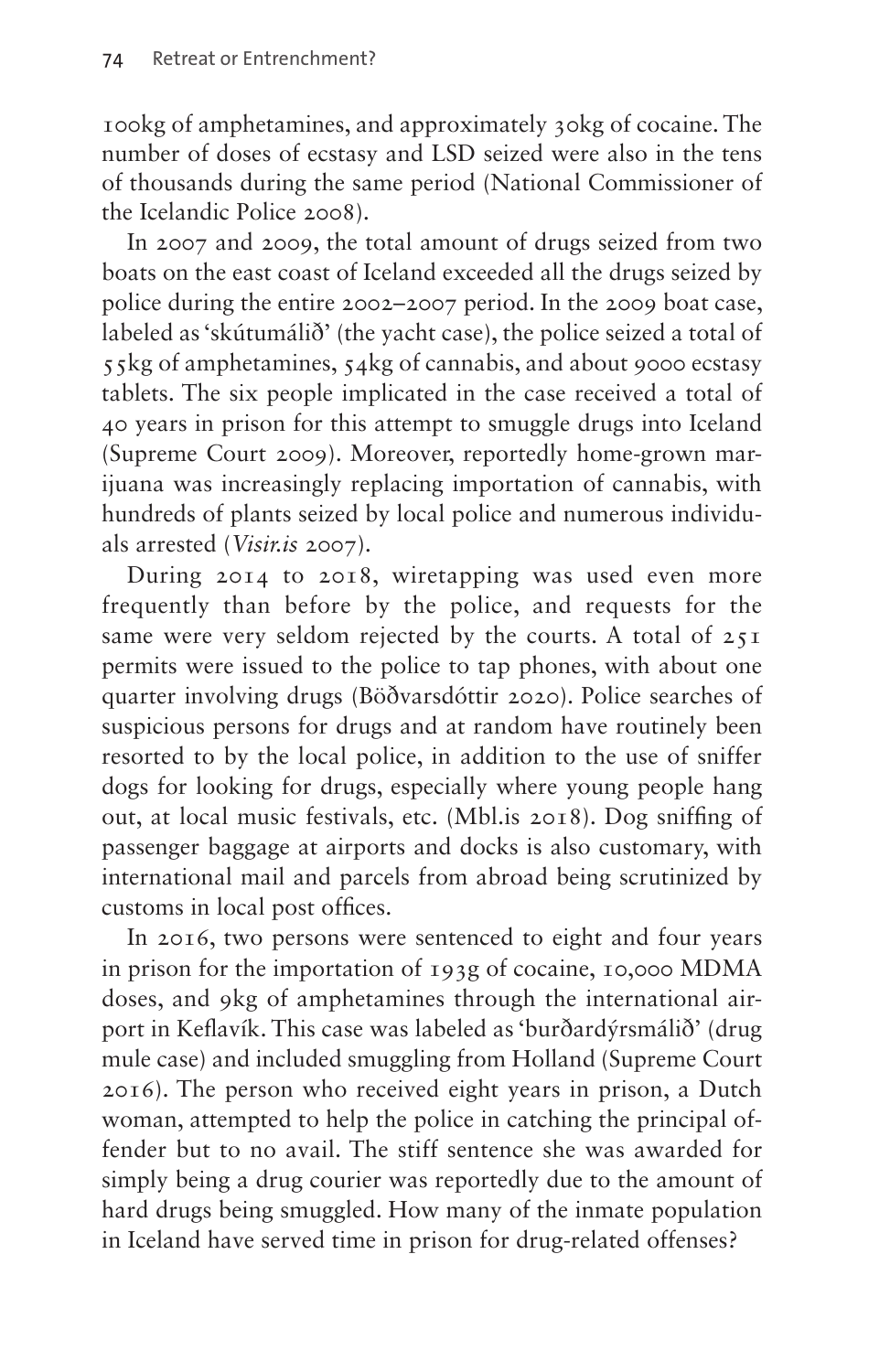In the 21st century, about one third of the entire inmate population has routinely been serving time in prison for drug-related offenses. In 2018 and 2019, the ratio of drug offenders reached a historic high of 40% of the total inmate population (Prison and Probation Administration 2020). In 2016, a total of 100 inmates served time in prison for drug importation, production, or sale. In the 1980s, and well into the 1990s, the rate of drug offenders in prison was considerably lower, less than 10% of the prison population (Gunnlaugsson & Galliher 2000).

### **Drug Crimes Known to the Police**

[Figure 9](#page-8-0) indicates the number of drug violations recorded by the Icelandic police each year since 2010, followed by [Table 11](#page-9-0), which shows the type and amounts of drugs being seized by the police. Both show an increase in the new millennium.

As can be seen in [Figure 9](#page-8-0), the total number of drug offenses increased markedly during 2010–2014, from about 1500 offenses in 2010 to about 2400 offenses in 2014, a peak year. Since 2015,



<span id="page-8-0"></span>**Figure 9.** Total number of drug offenses in Iceland, 2010–2019, including only possession of drugs, and the number of offenses per 100,000 inhabitants.

Source: National Commissioner of the Icelandic Police, annual reports, 2020.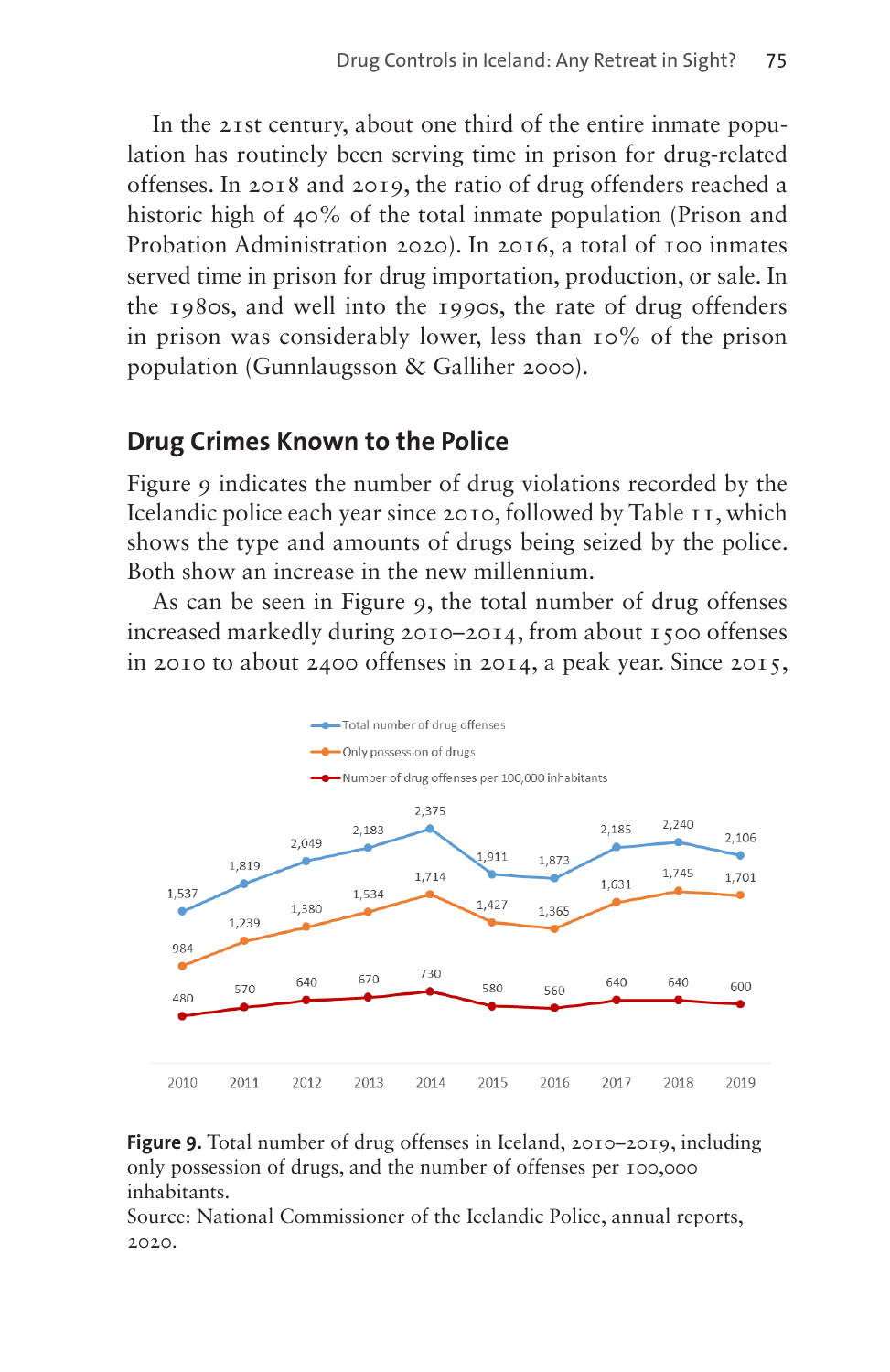| Table 11. Types and amounts of substances seized by police, 2011-2019. |         |              |         |               |         |                    |         |        |         |
|------------------------------------------------------------------------|---------|--------------|---------|---------------|---------|--------------------|---------|--------|---------|
| Type of drugs                                                          | 20II    | 20I2         | 20I3    | 2014          | 2015    | 2016               | 20I7    | 2018   | 2019    |
| Hashish (gr.)                                                          | 1.827   | 594          | 680     | 1.329         | 9.353   | 6.097              | 24.337  | II.793 | 23.519  |
| Marijuana (gr.)                                                        | 29.834  | 20.728       | 32.871  | 63.571        | 7.221   | I2.805             | 19.997  | 22.517 | I2.030  |
| Amphetamines (gr.)                                                     | 31.839  | I2.169       | 34.189. | 4.784         | 32.849  | 9.838              | 13.588  | 4.890  | 55.360  |
| Amphetamines (ml)                                                      | 1.588   | $\circ$      | 2.IIO   | $\frac{1}{4}$ | O       | 16                 | 14.408. | 1.788  | 9.463   |
| Metamphetamines (gr.)                                                  | I7      |              | $_{81}$ | 105           | 343     | I.O <sub>I</sub> 4 | 518     | 72     | 2.043   |
| Cocaine (gr.                                                           | 3.888   | 5.273        | 2.535   | 1.736         | 9.738   | 8.035              | 26.924  | 18.634 | 40.618  |
| E-tablets (gr.)                                                        | 287     | 1.176        | 116     | I49           | II.003  | 2.059              | 4.593   | I.032  | I.I73   |
| E-tablets (pieces)                                                     | 78.099  | <b>2.IOO</b> | 14.824  | 1.454         | 213.660 | 2.258              | 2.699   | 8.428  | I.454   |
| Heroin (gr.)                                                           | $\circ$ | $\circ$      |         | $\circ$       | $\circ$ | O                  | ᡋ       | 28     | $\circ$ |
| LSD (pieces)                                                           | 4.489   | $^{14}$      | II5     | 276I          | 74 I    | 427                | 1.021   | 2.967  | 58t     |

<span id="page-9-0"></span>Table 11. Types and amounts of substances seized by police, 2011-2019.

Source: National Commissioner of the Icelandic Police, annual reports, 2020. Source: National Commissioner of the Icelandic Police, annual reports, 2020.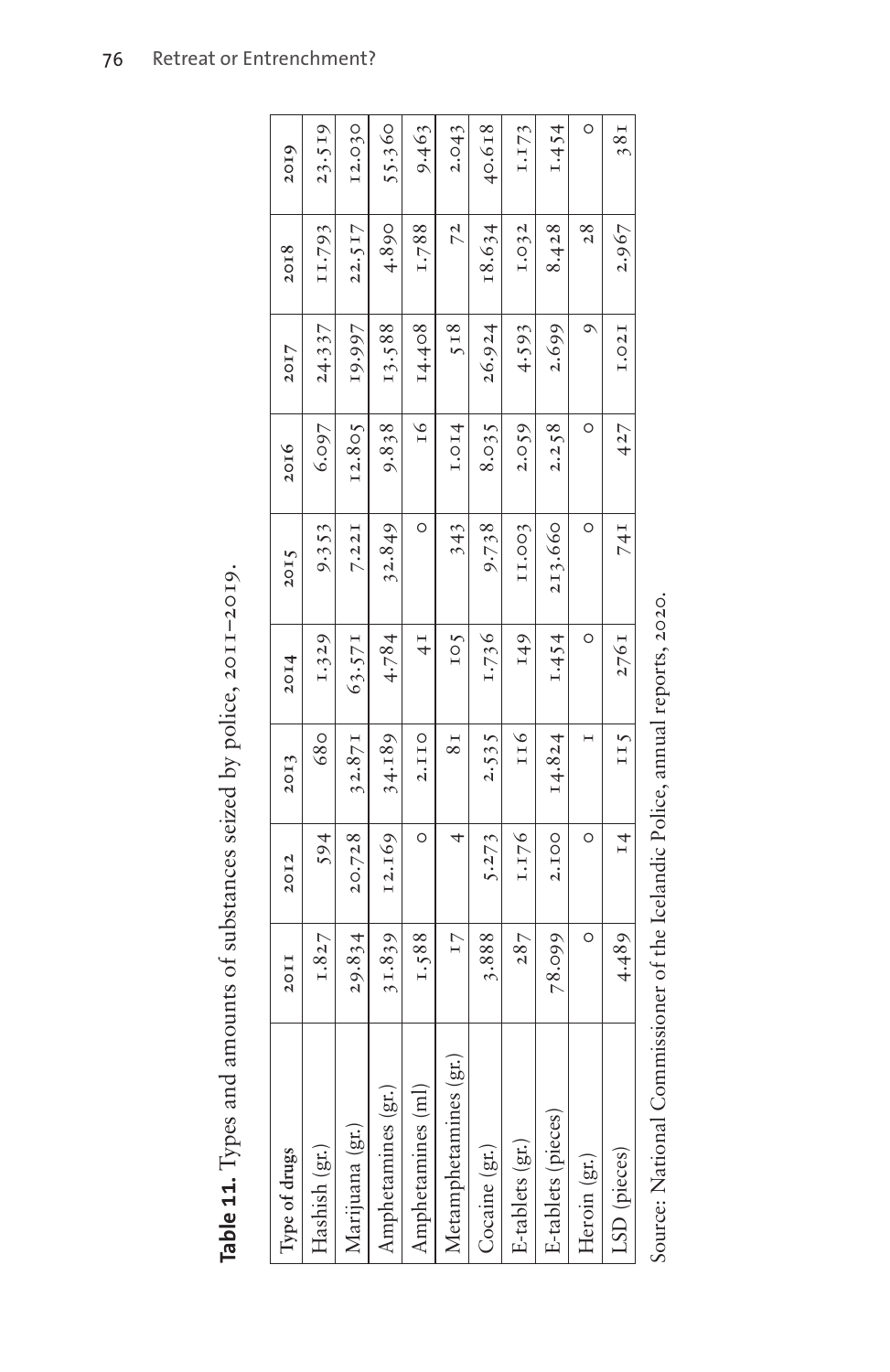the total number each year has become more stable, with about 2000 offenses registered annually in Icelandic police records, including cases under police investigation for suspicion of drug violations (National Commissioner of the Icelandic Police 2020).

These offenses, as before, consist predominantly of possession of drugs and, in smaller portions, of importation, production, and distribution of drugs. About 70% of these offenses involved the possession of drugs for personal use. As can also be seen in [Figure 9,](#page-8-0) the number of drug offenses known to the police has been hovering around 600 offenses per 100,000 inhabitants during most recent years.

As can be seen in [Table 11](#page-9-0), a variety of drugs have been seized by police in the past few years. The total amount of drugs apparently increased during the time period 2011–2019. The most notable increases included cannabis, cocaine, and amphetamines, with a peak year in 2019. Most of the drugs seized by the police in 2019 comprised of amphetamines  $(55kg)$ , cocaine  $(40kg)$ , cannabis (hashish/marijuana) (35kg), and about 2500 ecstasy doses. Heroin was hardly ever seized by police during this time period.

The minimum fine stipulated for possession of drugs is approximately  $\epsilon_3$  50 for cannabis and more for ecstasy and cocaine. If the amount of cannabis seized is 10g, the fine is approximately  $€650$ (Ministry of Justice 2018). Many of the drug offenses for possession of drugs occur during routine police checks on the road or while investigating criminal cases where drugs are found on crime suspects etc. With the legal change in 2018, drug fines of less than 100,000 Icelandic kronas (approximately  $\epsilon$ 700) are no longer registered on the criminal record. The Justice Minister reported in Alþingi to a query by a *Pirate Party* member of parliament, that if the legal change had been made 6 months earlier, more than 100 persons only registered on criminal record for a minimum drug fine would have escaped this notification (Ministry of Justice 2018).

The ratio of those driving while on drugs has increased significantly in recent years (National Commissioner of the Icelandic Police 2020). In 2014, the total number of cases of driving while intoxicated (and not inebriated) was slightly short of 1500. In 2018, the number had reached almost 2500. In 2018, the number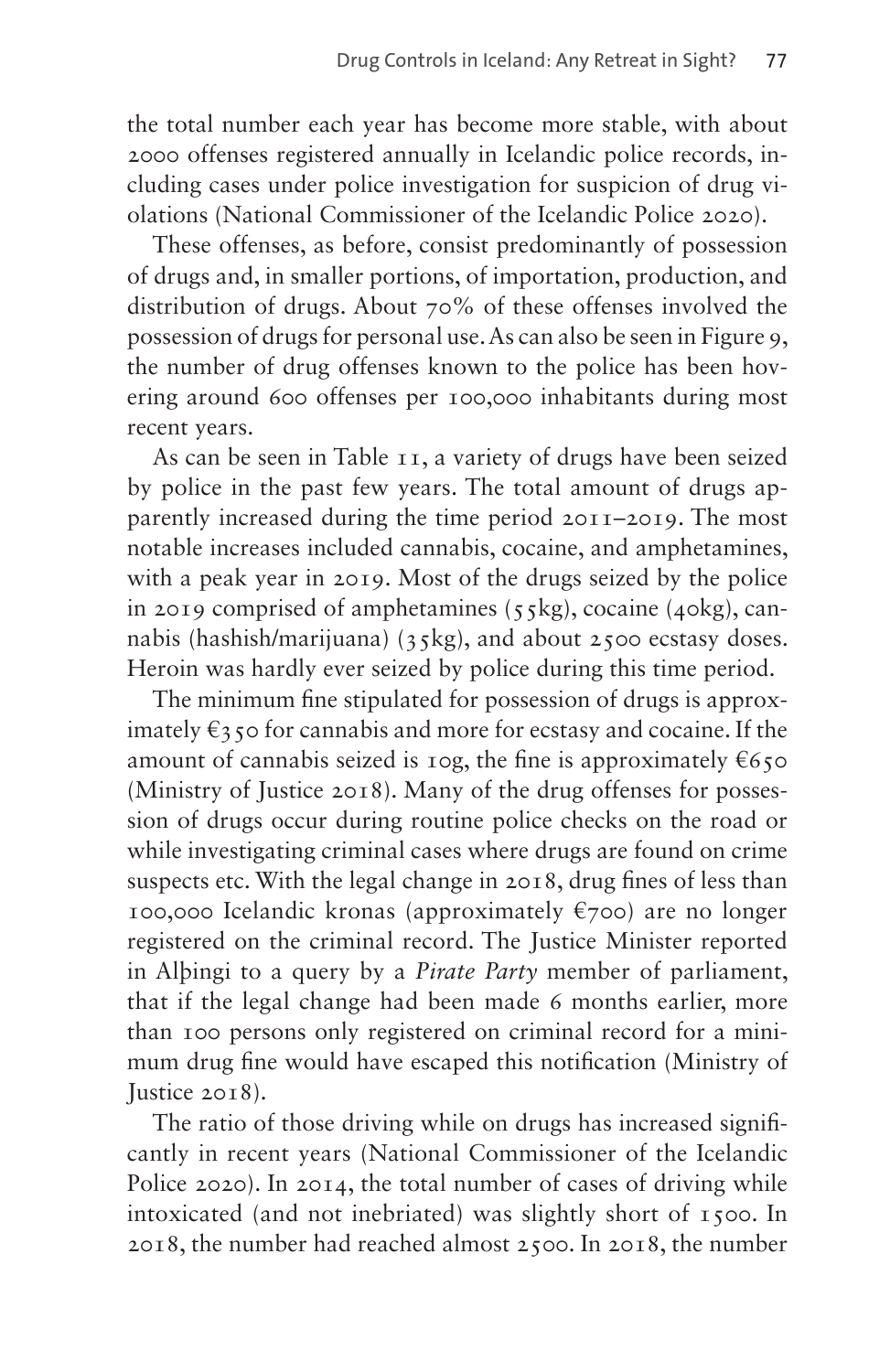of cases of driving while intoxicated on alcohol was about 1700 – or a significantly lower number than the cases involving drugs. The overall rate of driving while intoxicated from alcohol or other drugs had previously been found to be comparatively high in Iceland (Gunnlaugsson & Galliher 2000).

# **Nature and Extent of Drug Use in Iceland**

International surveys indicate that drug use among 10th graders is generally lower in Iceland than in most other European countries (ESPAD 2020). The average in Iceland for lifetime prevalent use of cannabis, by far the most frequently used illegal drug, was, for example,  $6\%$  in 2019, while the European average (16%) was significantly higher. Iceland had the lowest levels of cannabis use among Nordic nations, with Sweden (8%), Faroe Islands (9%), and Norway (9%) coming close to Iceland. Finland  $(11\%)$  and Denmark (17%), however, reported higher levels. As mentioned above, the *Youth in Iceland* project has been cited as being decisive in the positive development of drug use among youth in Iceland, with lower rates in 2019 than in previous ESPAD surveys.

Surveys of cannabis use among Icelandic adults (citizens over 18 years old) have not been measured as regularly as among adolescents. Population surveys conducted by the Social Sciences Research Institute, affiliated with the University of Iceland, during 1997–2019 suggest an increase in the lifetime prevalence of can-nabis use ([Figure 10\)](#page-12-0) in this time period. Approximately  $33\%$ admitted to using cannabis at least once in 2019, with close to  $5\%$  admitting to its use in the last 6 months (Gunnlaugsson & Jónasson 2019). As [Figure 10](#page-12-0) shows, this suggests an increase from 2013, when the lifetime figure was 23%, and 2002, when the figure was 19%.

Therefore, use of cannabis among youth appears to be going down over time but, at the same time, increasing in the adult population. According to the 2019 survey of cannabis use among adults in the last 6 months  $(5\%)$ , as shown in [Figure 10,](#page-12-0) it can be roughly estimated that up to 15,000 might be active cannabis users in Iceland, out of a total population of around 370,000 citizens. In comparison, active users of alcohol have been estimated to be at least half of the adult population (Directorate of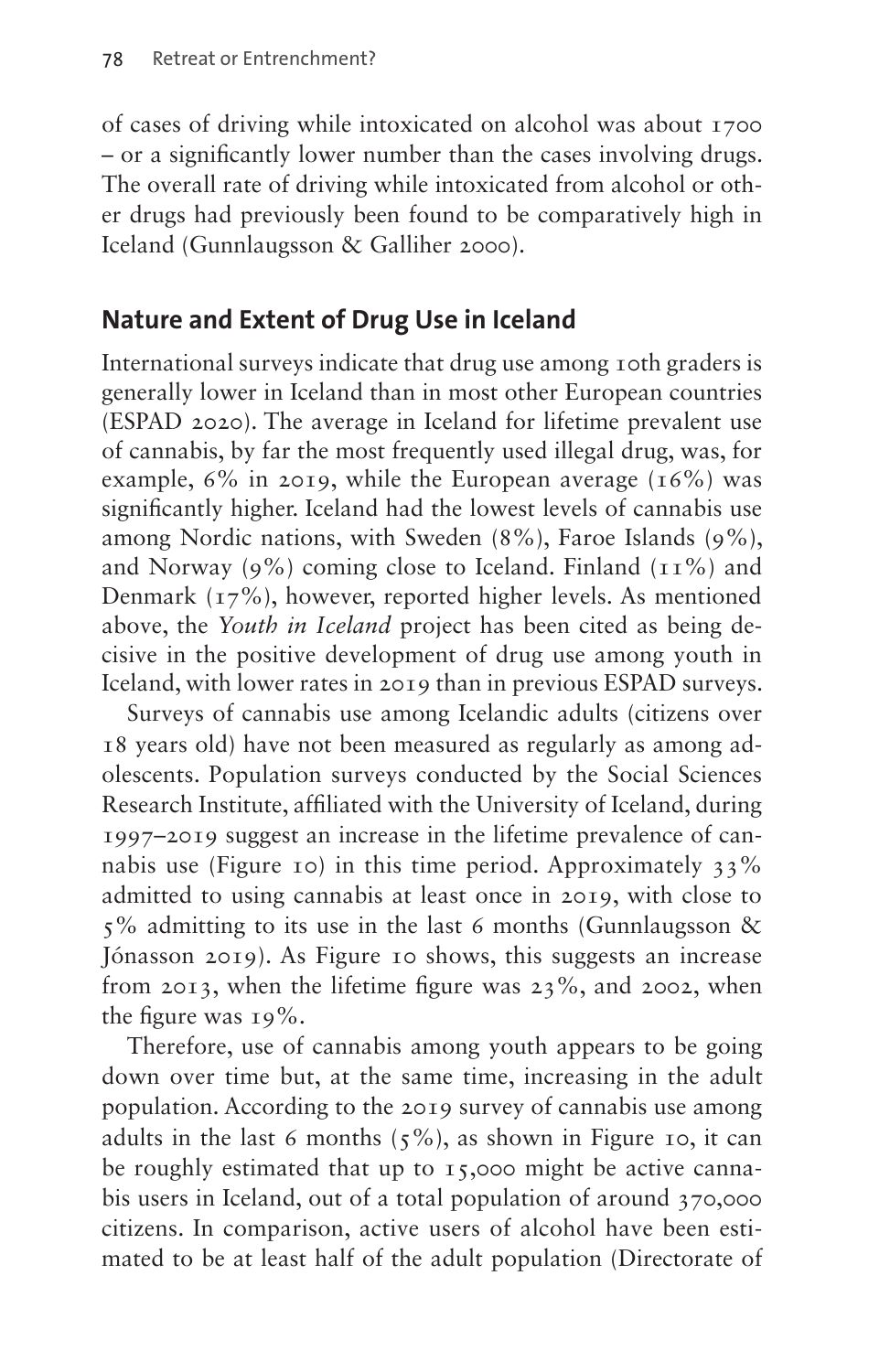

<span id="page-12-0"></span>**Figure 10.** Percentage among adults (18 yrs and older) admitting cannabis use in their lifetime in 1997, 2002, 2013, and 2019. Source: Gunnlaugsson 2018; Gunnlaugsson & Jónasson 2019.

Health 2017), or much higher than levels of cannabis use. The apparent pattern of cannabis use among adults is described in the section below.

As [Figure 11](#page-13-0) suggests, most lifetime use seems to take place among younger age groups. Use appears to be experimental, temporary, perhaps most out of curiosity, many discontinuing its use altogether when they grow older as work and family obligations gain precedence (Gunnlaugsson 2018). Prevalence of this type of use over time probably linked to fashion waves, music taste, and other cultural fads – mostly international in nature – among younger age groups. Occasionally, experimental and social use appear to be trendy in popular culture and accompanied by increased access to drugs and more use, sometimes being less trendy with less use. The next sections further analyze drug abuse in this group.

Only a minority of these temporary users seem to require help from the social and health care services because of their use, i.e. the vast majority of this group are not drug abusers. These users are, for the most part, ordinary citizens who are not involved in any other forms of criminality, apart from using illicit drugs. However, all of them are at risk of being pursued by the police and criminal courts. Understandably, none of them want police involvement or criminal indictment for their use of drugs.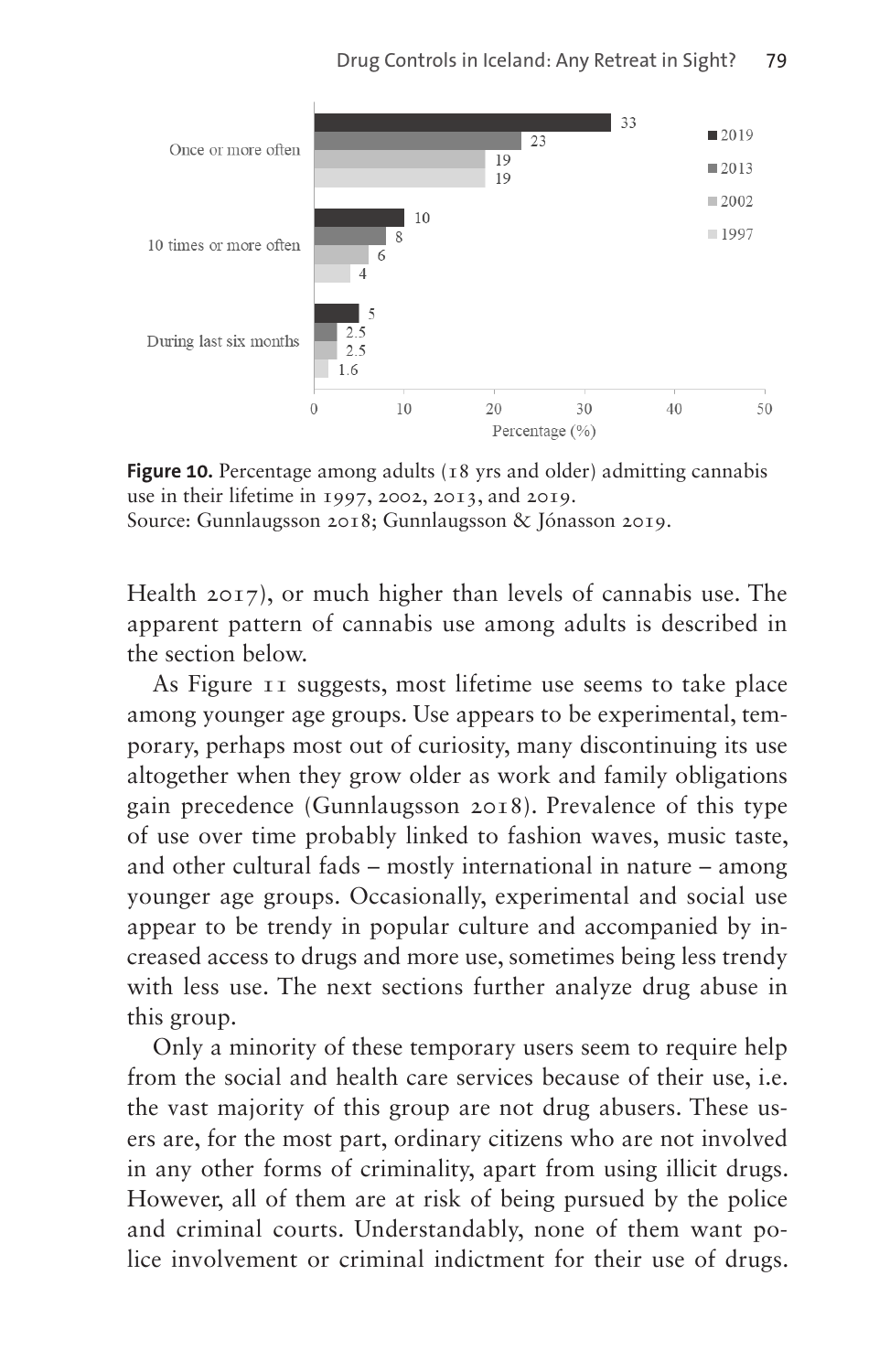

<span id="page-13-0"></span>**Figure 11.** Percentage of adults older than 18 yrs who, in 2019, admitted cannabis use in their lifetime, by age. Source: Gunnlaugsson & Jónasson (2019).

Therefore, a pressing question emerges: Where is the drug abuse problem most pronounced? Interestingly, the most pressing and recent drug problem in Iceland has not only involved illegal drugs but also drugs originating mostly from the pharmaceutical industry and the medical profession.

# **Icelandic Opioid Crisis**

With respect to legally prescribed drugs originating from the pharmaceutical industry, the picture for Iceland becomes more complicated than that suggested from the above picture of experimental and temporary drug use in Iceland (Gunnlaugsson 2019). The use of prescription drugs, or other synthetic drugs, seems to be widespread across different social groups, rather than being found only among socially distinct groups.

Apparently, a lot of prescription drugs are in circulation in Iceland. According to *Nomesco* (2017), more opioids are prescribed in Iceland than in any other Nordic country. Iceland also appears to be the leading Nordic country with respect to prescribing medical treatment for ADHD and in terms of antidepressant consumption. In the last decade, the use of antidepressants reportedly increased by about half in Iceland, and the use of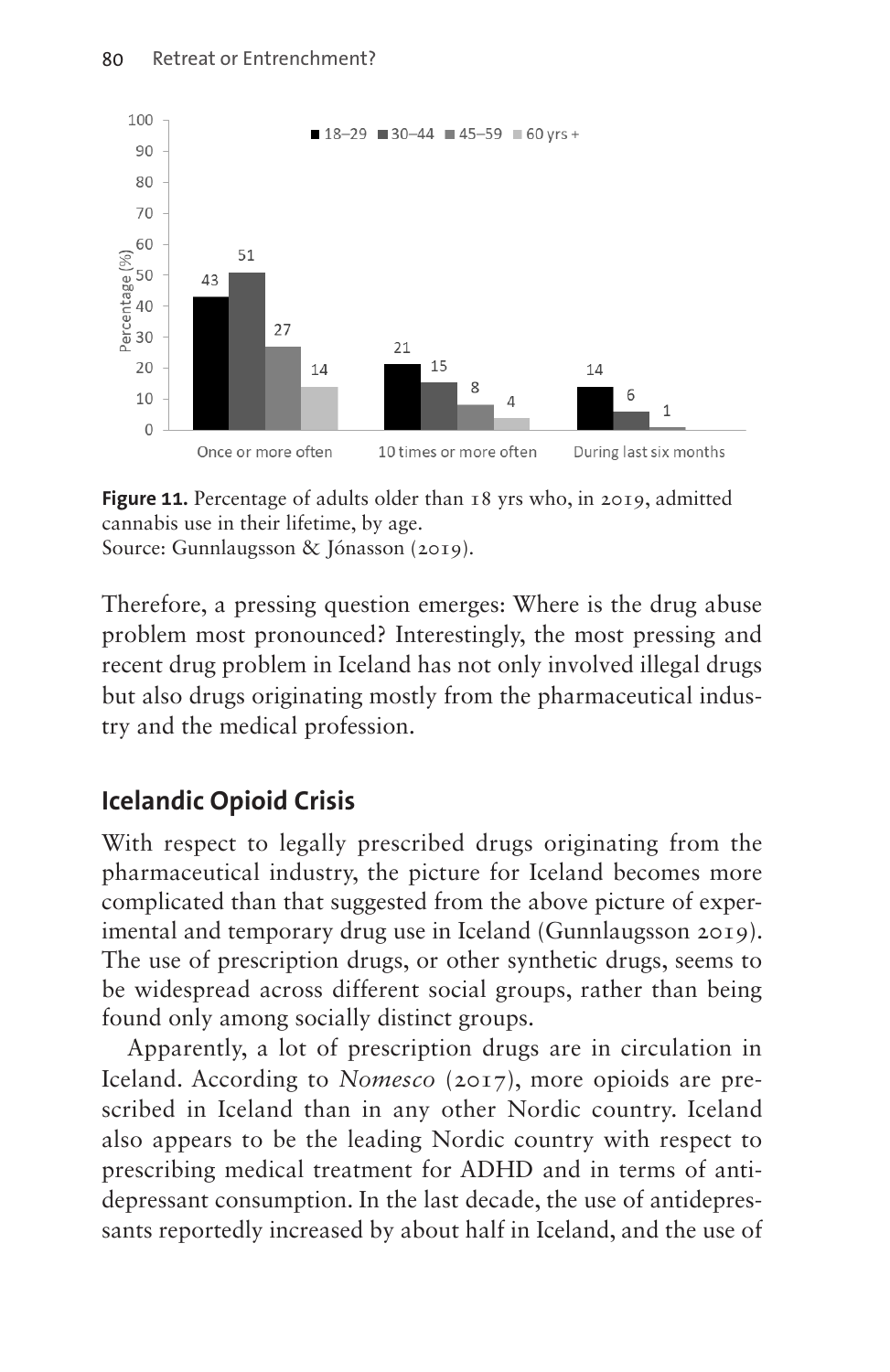ADHD prescription drugs exhibited a whopping 165% increase (Arnórsson 2018). Even though prescriptions for insomnia and of sedatives have decreased somewhat in the country in the last decade, Iceland still leads Nordic nations for consumption of these drugs, also ranking among the highest in the world. Moreover, close to 20% of all women and about 10% of all men in Iceland received a prescription for an antidepressant in 2017. Most of the increase for these prescriptions in recent years has been among those who are 40 years old or younger (Jónsson 2018a).

Some of the opioid prescriptions end up on the black market. In addition to other sources, the smuggling of medical drugs from other countries is also prevalent. According to the head physician at a local rehab center, access to different types of drugs – both legal and illegal – is easy in Iceland and their prices have remained stable or reduced (Ólafsdóttir 2019). A new comparative Nordic study on drug dealing over social media platforms observed a high degree of drug dealing activity in Iceland. All kinds of drugs are available in closed groups, including prescription drugs in addition to illegal drugs (Demant et al. 2019). A total of 30 private Facebook groups with several thousand members were found online in Iceland. One seller in these groups stated in an interview, 'my customers are just ordinary citizens.' Recently, news reports have shown large seizures of cocaine by police (see [Table 11](#page-9-0)), with cocaine reportedly flooding the market like never before (Brynjólfsson 2019; Helgason 2019).

# **High Number of Drug-Related Deaths**

The medical drug situation in Iceland described above may come as a surprise since Iceland is a country of low drug use according to the ESPAD study of young students mentioned above. Furthermore, this claim might be unexpected since Icelanders consume less alcohol than most western nations, even though the gap between Iceland and other countries has been shrinking (OECD Health Statistics 2020). The opioid situation in Iceland has created significant national concern because opiates are highly addictive and can easily result in different types of health risks, in addition to other problems, such as accidents on the roads.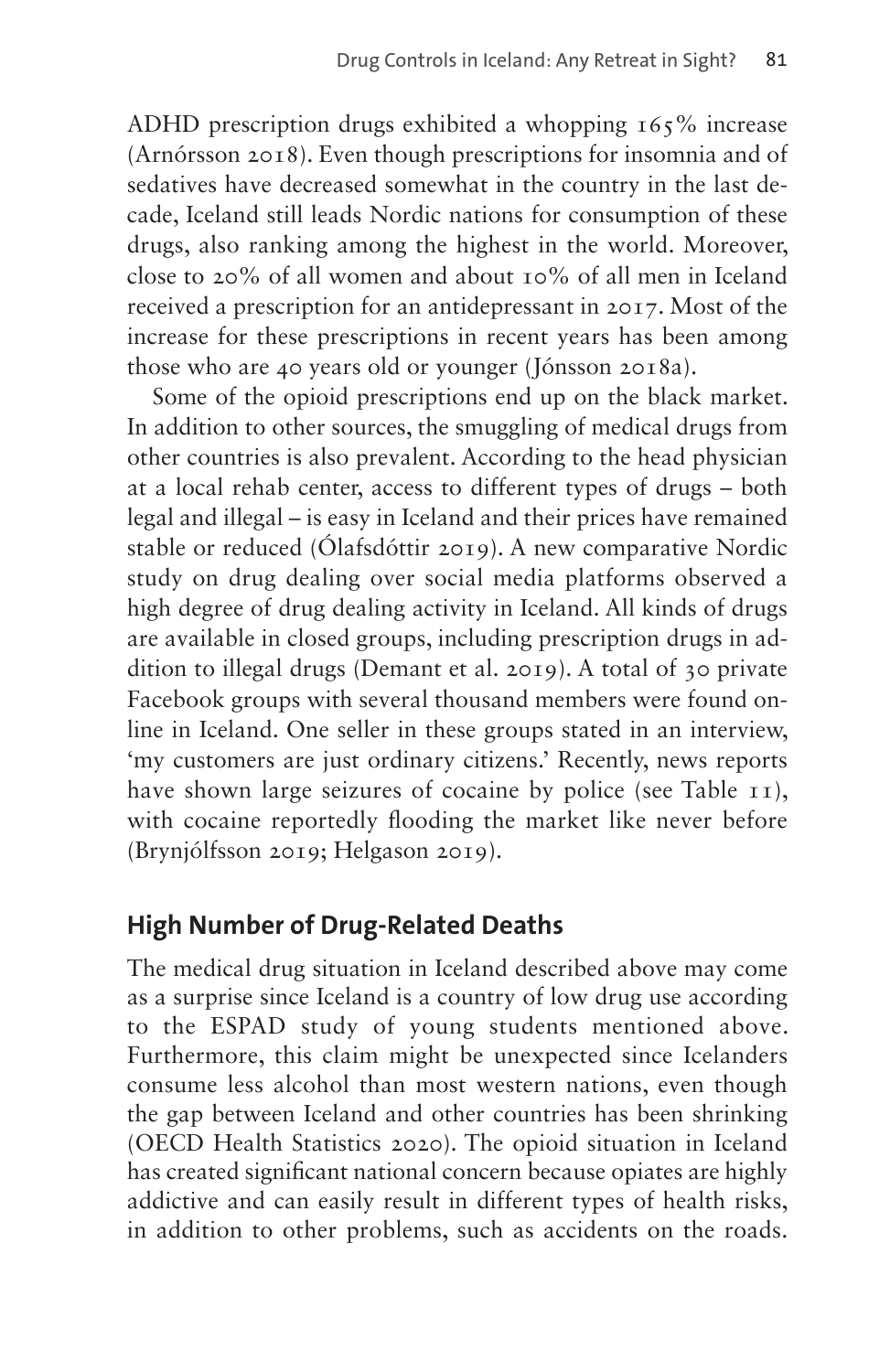Moreover, opiates are often used with other substances, such as alcohol and other drugs, thereby creating toxic cocktails.

Resultantly, numerous drug-related deaths have been reported in Iceland. From 2015 to 2017, a total of 85 drug-related deaths from different drug-related intoxications were reported (see [Figure 12](#page-15-0)), including a total of 42 citizens dying due to opiate abuse. Opiate abuse was the most frequent cause of deaths due to intoxications for this time period, exceeding deaths due to illegal drugs by a large margin. The opiates mostly consisted of morphine, codeine, demerol, tramadol, and fentanyl (Jónsson 2018b). In 2018, as can be seen in [Figure 12](#page-15-0), a total of 39 related deaths in Iceland were reportedly related to drug overdoses, and more than half of them were opioid-related (Magnúsdóttir 2019; Yaghi 2019). According to the *New York Times*, deaths due to opioid drug overdoses are comparatively high in Iceland, and about half of the rate in the US (Katz 2017). This rate translated to 6.6 deaths per 100,000 Icelandic citizens in 2018. The total rate of drug-related deaths during 2010–2019 was however higher, as can be seen in [Figure 12.](#page-15-0) The total rate of drug-related deaths during 2010–2019 was from 7.1–11.1 deaths per 100,000 inhabitants, as can be seen in [Figure 12.](#page-15-0) Moreover, as shown in [Figure 13,](#page-16-0) males had a higher drug-related death rate than females for most of this time period.



<span id="page-15-0"></span>**Figure 12.** Total number of drug-related deaths and drug-related death rate, 2010–2019. Source: Directorate of Health 2021.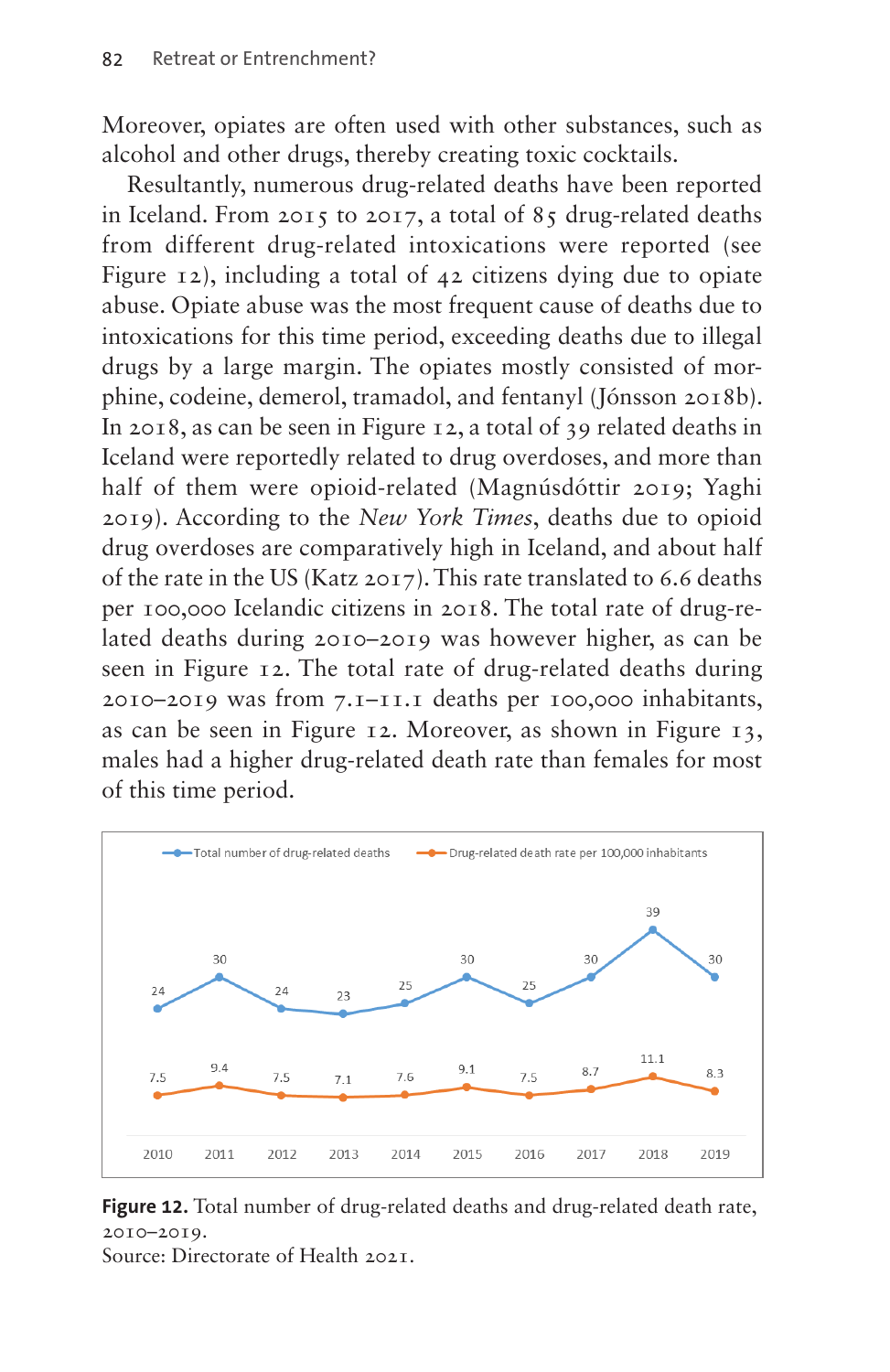

<span id="page-16-0"></span>**Figure 13.** Drug-related death rate per 100,000 inhabitants in Iceland by gender, 2010–2019.

Source: Directorate of Health 2021.

Why does the situation of prescription drugs and drug-related deaths appear so grim in Iceland? Perhaps prescription drugs are more accessible in Iceland than, for example, in the other Nordic nations. The Directorate of Health in Iceland, therefore, established an online prescription database for physicians in 2016 to prevent people from receiving multiple prescriptions for medications from different doctors. In July of 2018, regulations concerning prescription drugs were tightened further, making it more challenging than before to legally obtain drugs of this type. The impact of tighter regulations has indeed resulted in fewer opiate prescriptions in most recent years, yet Iceland is still leading Nordic nations in the number of prescriptions (Directorate of Health 2021). However, if drugs are smuggled in large quantities from abroad, such measures might not show much impact on local black-market availability.

The supply and availability of drugs do not account for the high demand for these types of drugs in Iceland. Prescription drugs probably carry less stigma than illegal drugs and, therefore, may appear more attractive to larger groups of ordinary citizens than illicit drugs. As for legally prescribed drugs, alternatives to drug use, such as consulting and therapy – increased access to social and psychological services – are options that perhaps have not been utilized to the same degree as in other Nordic nations.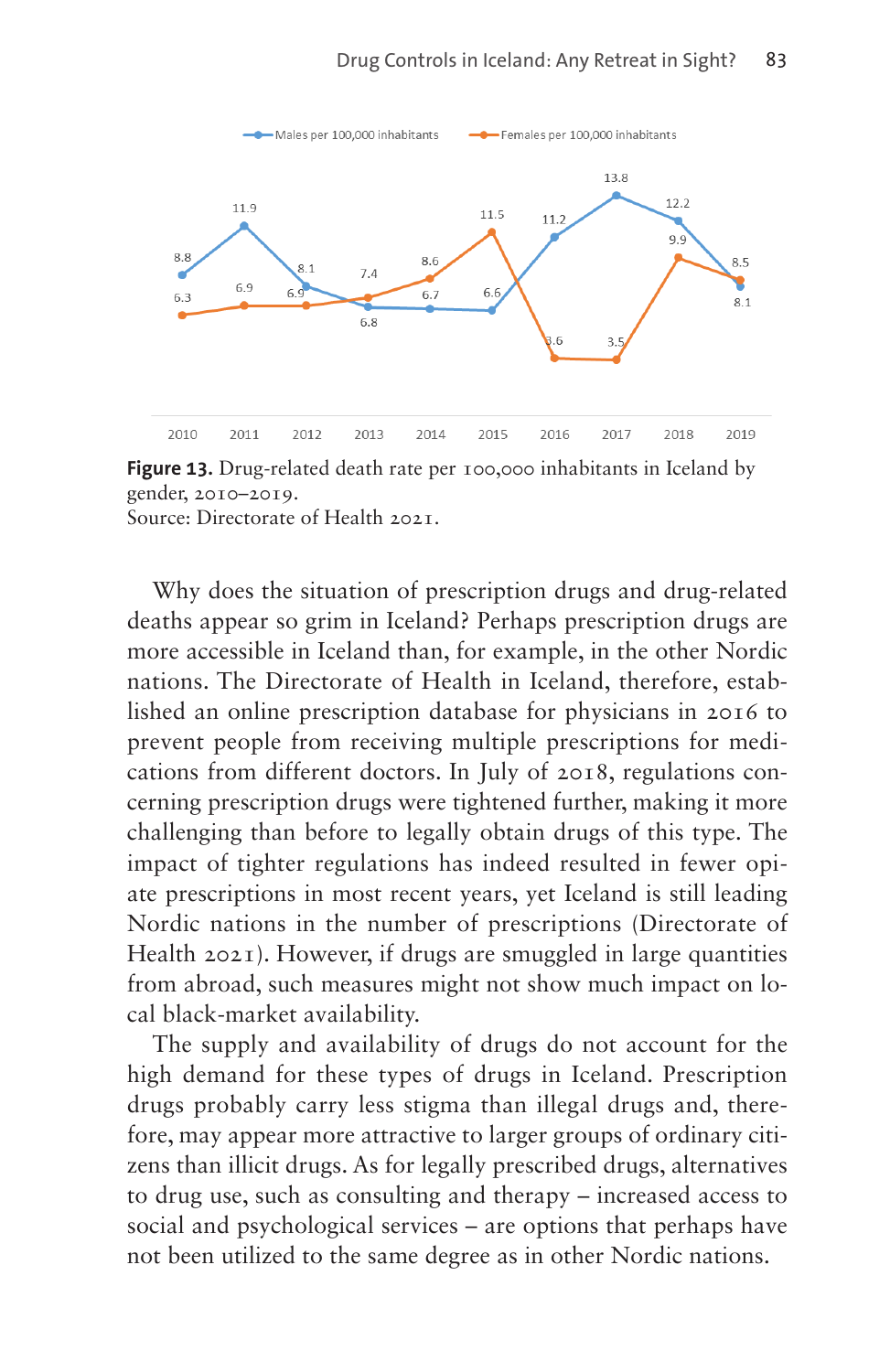### **Risk Factors and Drug Abuse**

Studies show that alcohol and drug dependence can affect anyone; for instance, alcoholics seem to belong to all walks of life. Nevertheless, research indicates that a significant section of those who hit rock bottom due to heavy drug abuse, especially those who inject drugs, face various personal and social problems (see, for example, Curry 1994 and Zilney 2011). Low formal education, limited work experience, health care problems, and crime-prone lifestyles are all factors associated with drug abuse (Goode 2015), and to a much larger degree than found in the general population. Research findings of this type on drug abuse in Iceland, fueled by the local opioid crisis, have raised questions about the most effective way to respond to the problem of drugs.

A recent study conducted in Iceland seems to support the above social portrayal of heavy drug abuse. Based on data from a national rehab clinic in Iceland, where information about close to 200 patients suffering from hard drug abuse (use of needles) was utilized during a two-year period, Aradóttir located (as cited in Gunnlaugsson 2015) a distinct social pattern. About half of the sample admitted upon entrance to the clinic that they had earlier been diagnosed with a disability of some sort and had limited work experience. The majority had only completed compulsory education. About 60% of the hard drug users in this study had previously been arrested or charged for drug violations, while only 25% of other patients at the clinic had the same experience. About one third admitted to having prior police history of thefts, frauds, or violence. Thus, it is evident that most hard drug users are crime-prone with prior police history. The vast majority suffered from mental health problems, depression, anxieties, and tension. More than 70% of these drug users had considered suicide and about half had attempted suicide. More than half had been diagnosed with liver problem C and a few with HIV. Of the females, the vast majority had experienced violence and about  $75\%$ of them reported having been sexually victimized.

Admissions to the national rehab center are in the thousands each year, as previously mentioned. Increasingly, more patients in this group are admitted due to drug dependence, and the rate of alcohol abuse alone has diminished in recent years (SÁÁ 2021). In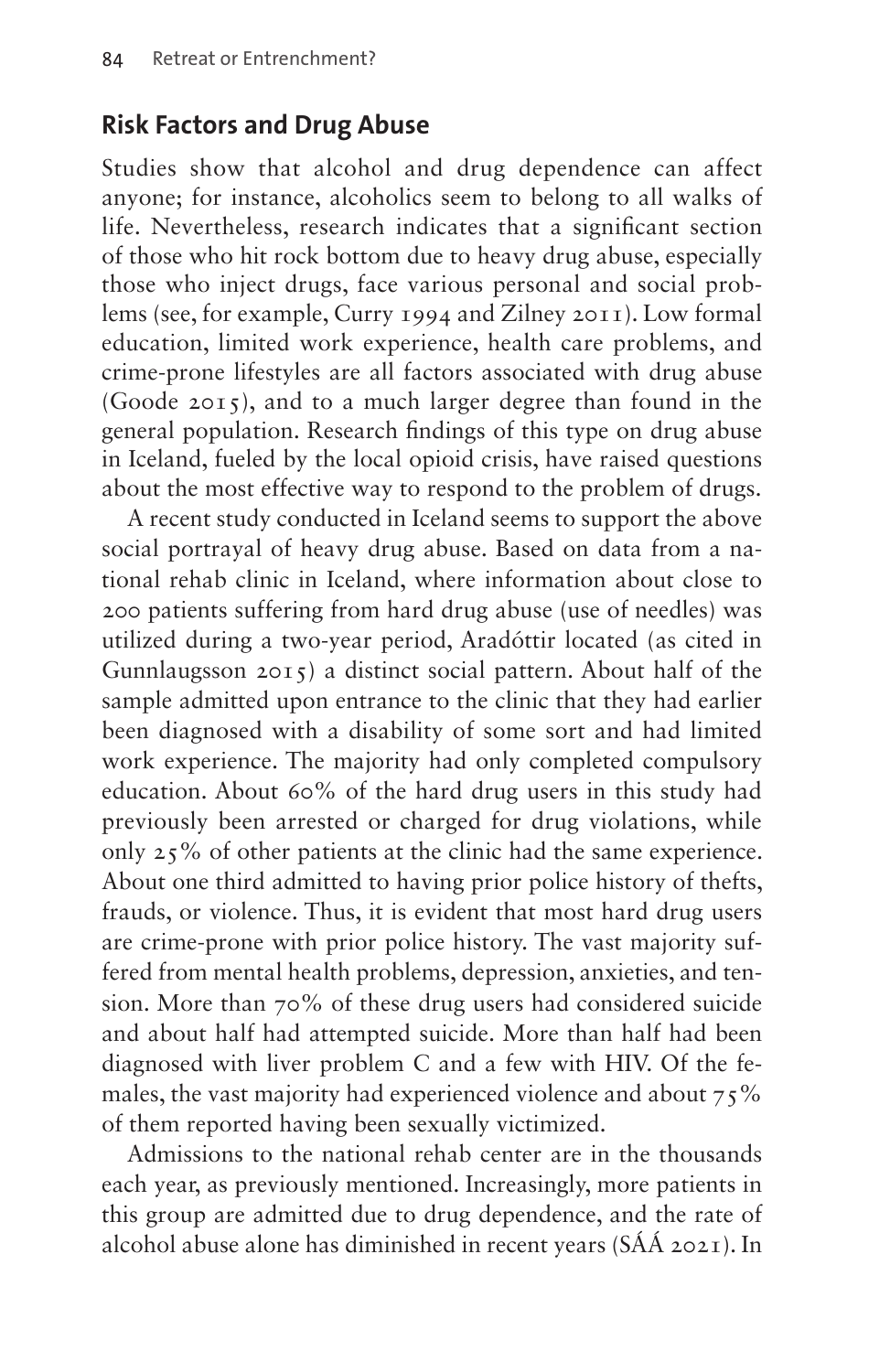2017, close to 40% of those admitted did not have any permanent housing, thereby suggesting poor social conditions, and about one quarter resided with their parents.

A survey conducted in Icelandic prisons in 2015 indicated similar results of poor standing among prisoners. The vast majority of inmates suffered from serious alcohol and drug problems and had been diagnosed with a variety of personal and social problems, including ADHD and reading and writing difficulties (Hlöðversdóttir 2015; Gunnlaugsson 2018).

Therefore, there seems to be a high polarization of drug users in society. A large part of the population, particularly young people, appear to be willing to experiment and use drugs recreationally without apparently harming themselves. A large minority, however, end up becoming serious drug abusers with multi-faceted personal and social problems, posing a risk to themselves and others. Research, both in Iceland and elsewhere, roughly seems to draw up this polarized picture of the drug problem.

Is the criminal justice response the appropriate measure to deal with the kind of behavior described above? Is an unregulated black market of drugs, including opioids, where consumer protection obviously is limited and appropriate education on how dangerous these drugs can really be not available, acceptable in modern-day welfare societies? In the wake of a public debate where questions of this type have appeared, harm reduction principles have slowly emerged in Iceland in recent years to tackle this profound problem with a new approach. The long history of treatment availability in Iceland, and wide recognition of its success in dealing with substance use, has undoubtedly helped in paving the way for an alternative approach.

Consequently, local harm reduction programs have been established in Iceland. As early as 2009, the Red Cross in Iceland launched a project on wheels, *Frú Ragnheiður* (Mrs. Ragnheiður), driving around the streets of the capital for six evenings a week (Frú Ragnheiður 2020). The vehicle is a specially equipped medical reception for the homeless and people with drug addictions, offering medical care and general health advice to individuals, as well as a service that exchanges old needles for new. In 2018, approximately 450 individuals sought assistance from this program.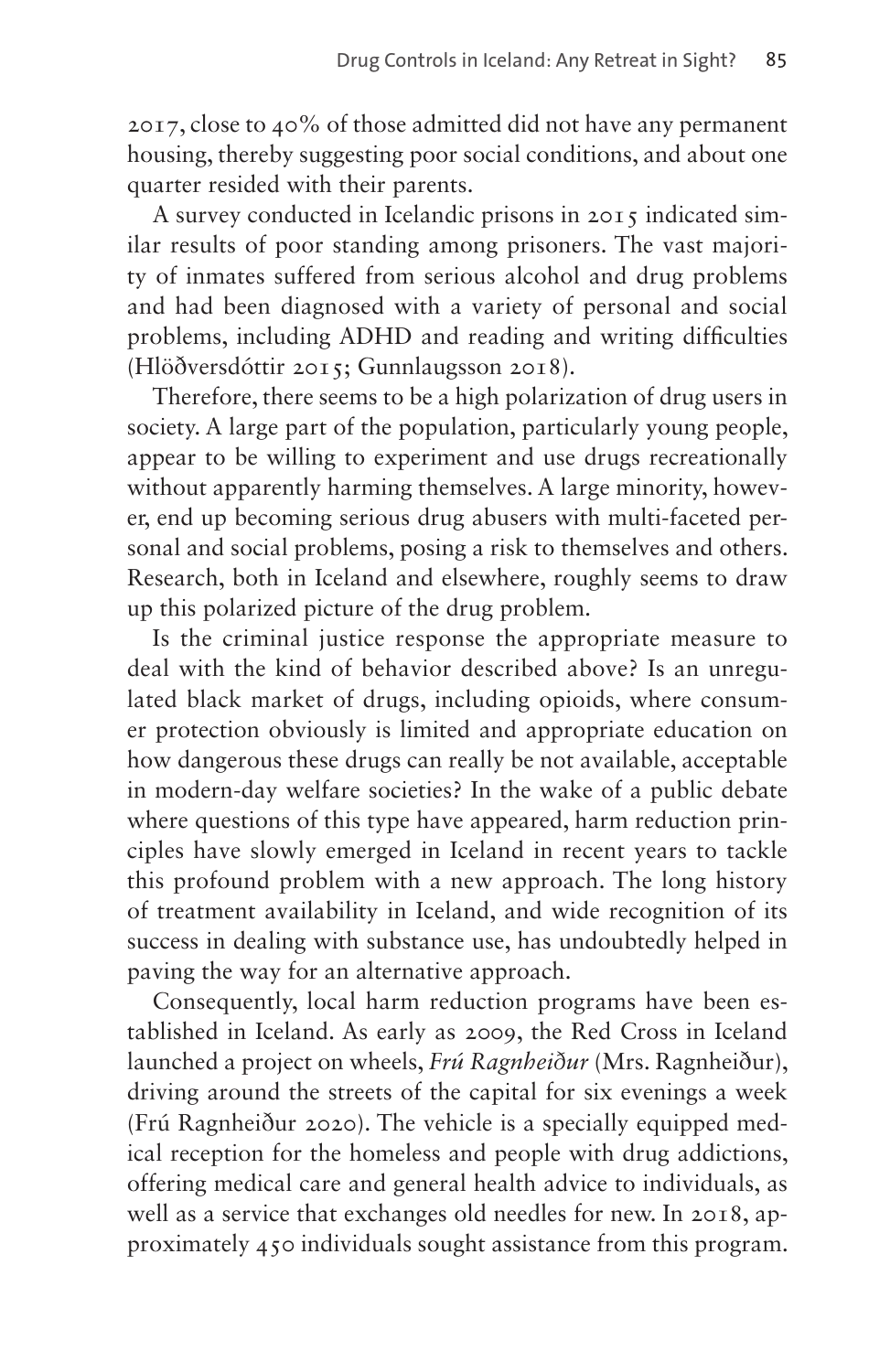#### **New Drug Alternatives in Iceland?**

A widespread consensus to continue with the firm stand against drugs has existed for a long time among Icelandic authorities. The public, at large, seems to support this national effort and moral sentiment. As population surveys have repeatedly indicated, there exists widespread opposition in Icelandic society toward drug use. In 2014, the vast majority of Icelanders were in favor of offering more rights to the police to investigate drug crimes. Most respondents believe drug use to be the most serious crime in Iceland and substance use to be a decisive factor in the genesis of local crime (Gunnlaugsson 2018). In May of 2019, about 26% of all respondents favored the legalization of cannabis and 35% were in favor of the decriminalization of the possession of drugs for personal use (Gunnlaugsson & Jónasson 2019), so the significant majority of Icelanders were against both the legalization of cannabis and the decriminalization of drug use.

However, support for alternative drug policies has increased somewhat in recent years, suggesting a retreat from the punitive stand. As a case in point, about 80% of all respondents opposed the legalization of cannabis in 2012, with fewer, or less than 70%, opposing legalization in 2019 (*Mbl.is* 2019). Local efforts such as *Frú Ragnheiður* and evidence on the nature of drug abuse, as for example reflected in the opioid crisis, have paved the way for new approaches to the drug problem. Resultantly, the notion that drug abuse should be defined and treated as a public health problem instead of a criminal justice issue has become more prominent (for example, Holm 2015). In the last few years, alternatives to current drug legislations have consequently appeared in Iceland. Proposals have been introduced in Alþingi, with the intent to revise the local narcotics legislation. The primary focus has been on softening the ban on drugs to some extent, i.e., decriminalizing personal possession and use of drugs, particularly cannabis (see, for example, Alþingi 2012–2013). These proposals have typically generated widespread public debate in society. Even though not put into immediate effect, they still served to open up the drug debate in society, providing a platform for alternative actions adopted by the government later.

More active public debate on drugs can indeed be detected in Iceland. Different opinions have been raised on tackling the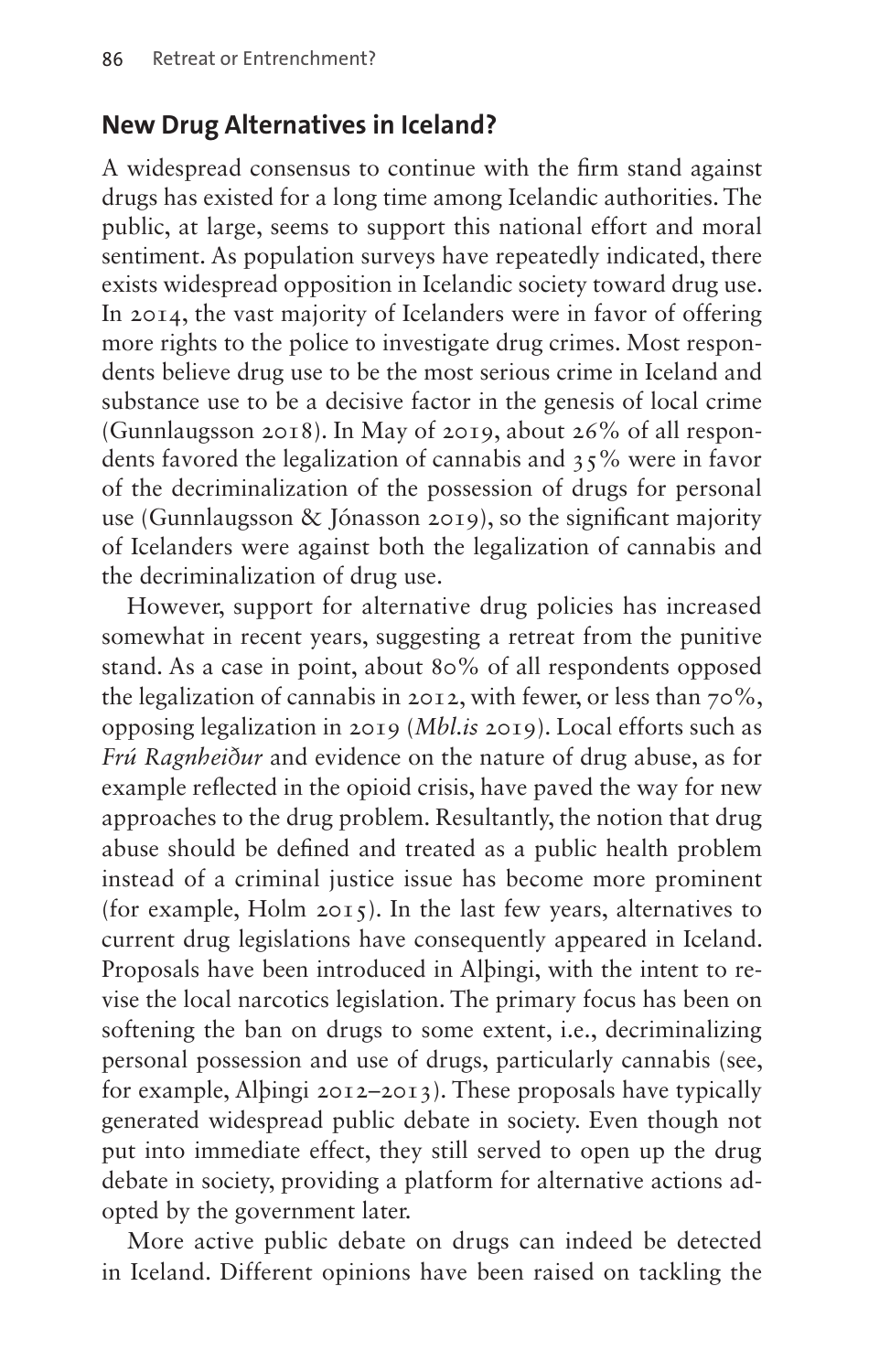local drug issue, with seminars and conferences critically dealing with the drug problem (see, for example, *Heilsutorg* 2014). Local grassroots groups (for example, *Snarrótin* 2020) offering alternative perspectives on the drug problem have also emerged. Individual political parties, such as the *Pirate Party* and young members of the *Independence Party*, have increasingly voiced alternative approaches in their party agenda.

In 2014, the Minister of Health from the *Independence Party* publicly announced at a meeting with young members of his party that decriminalization of personal possession of drugs should be seriously considered by the local legal body. Subsequently, an expert committee was established to revise and introduce new drug legislation on the issue (Bjarnar 2014). This move by the Minister of Health was unusual because drug controls and drug legislations, as previously mentioned, are formally located within the Ministry of Justice, and so this possibly reflects new voices in society that believe drug abuse to be a public health problem rather than a crime problem.

A report from the committee was eventually submitted to Alþingi in the name of the Minister of Health (2016). The most noteworthy recommendation in the report was the discontinuation of registering minor possession of drugs on the criminal register and stopping the use of urine tests to determine whether individuals are driving while intoxicated. In 2018, as previously mentioned, provisions concerning the criminal register notification were revised by the state prosecutor. Moreover, a proposal establishing a safe place for needle change and drug use was also included in the report. Such a safe site for those most affected by serious drug abuse would enable health workers to step in and assist them.

In May of 2020, Alþingi passed a new legal provision permitting local governments to open safe places for drug addicts (Alþingi 2020). However, as of early 2021, this place had not yet been opened, apart from the Red Cross program *Frú Ragnheiður* mentioned above. A critique raised belonged to the capital area police chief. Drugs used by addicts are controlled substances, and the local police are obligated to confiscate them. The police cannot look the other way and do nothing while illegal possession and the use of drugs are occurring in front of their eyes (Pétursson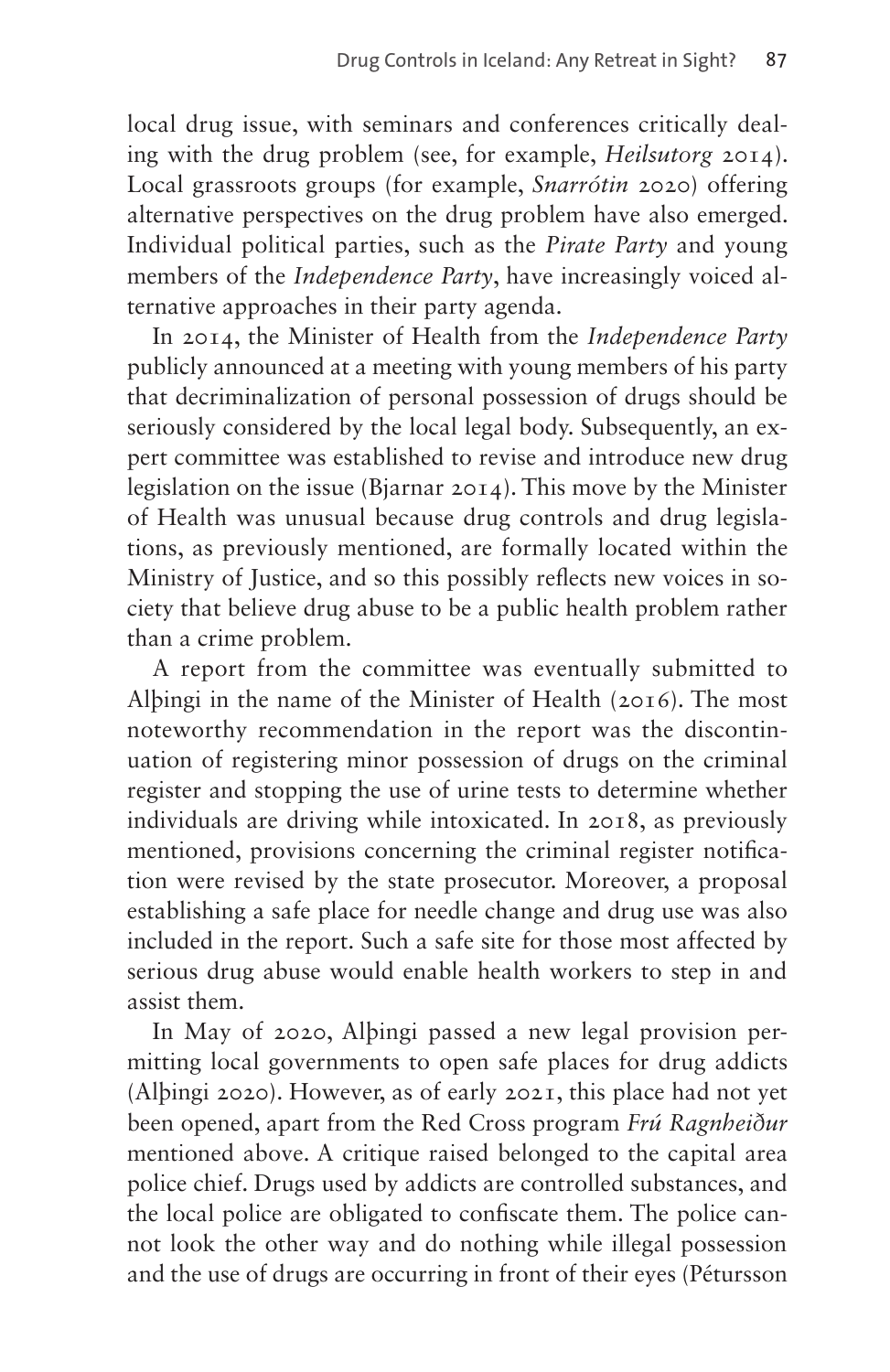2019). Despite opposition from the Icelandic police, a legal change allowing safe places for drug addicts was still approved by the local legal body.

As for driving while intoxicated, since 2018, drug residuals found in urine samples cannot serve as a basis for conviction; only blood samples can be used (Icelandic Transport Authority 2018). In the past, many drivers who had drug residuals in their urine sample, such as THC from cannabis, which may have been consumed up to a month earlier, were at risk of being convicted for driving while intoxicated. Currently, only those who exhibit signs of drug intoxication at the time of driving, as shown in blood samples, can be convicted for driving while intoxicated (DWI).

These legal actions can be considered a sort of policy shift from the punitive stand against drugs and a minor step toward the decriminalization of the personal use of drugs, in addition to only punishing those who are shown to be intoxicated while driving a vehicle. This suggests a retreat in the battle against drugs, moving away from restrictive policies to a somewhat softer approach. However, possession of drugs for personal use is still punishable by Icelandic law, resulting in a fine.

In the fall of 2019, a new drug bill was introduced in Alþingi (Alþingi 2019a). Nine MPs out of a total of 63 members, representing five of the eight political parties in Alþingi, introduced a proposal calling for the decriminalization of possession of all drugs for personal use. The type and quantity of drugs were not specified in the preamble of the bill. Under this bill, receiving and buying drugs above an unspecified limit for personal use will continue to be illegal. Possession of drugs for personal use will only be regarded as a public health issue and not a penal one. The importation, production, and distribution of drugs continues to be prohibited. If this bill is passed, according to the preamble, supervised drug sites for serious drug abusers will become possible for the first time. An important reason for not establishing such sites earlier was that the possession of drugs for personal use is prohibited and punishable by at least a fine. This makes it challenging, if not impossible, for health care workers to provide the necessary health services to hard drug abusers. The positive outcome of the Portugal experience of decriminalization was cited as a source to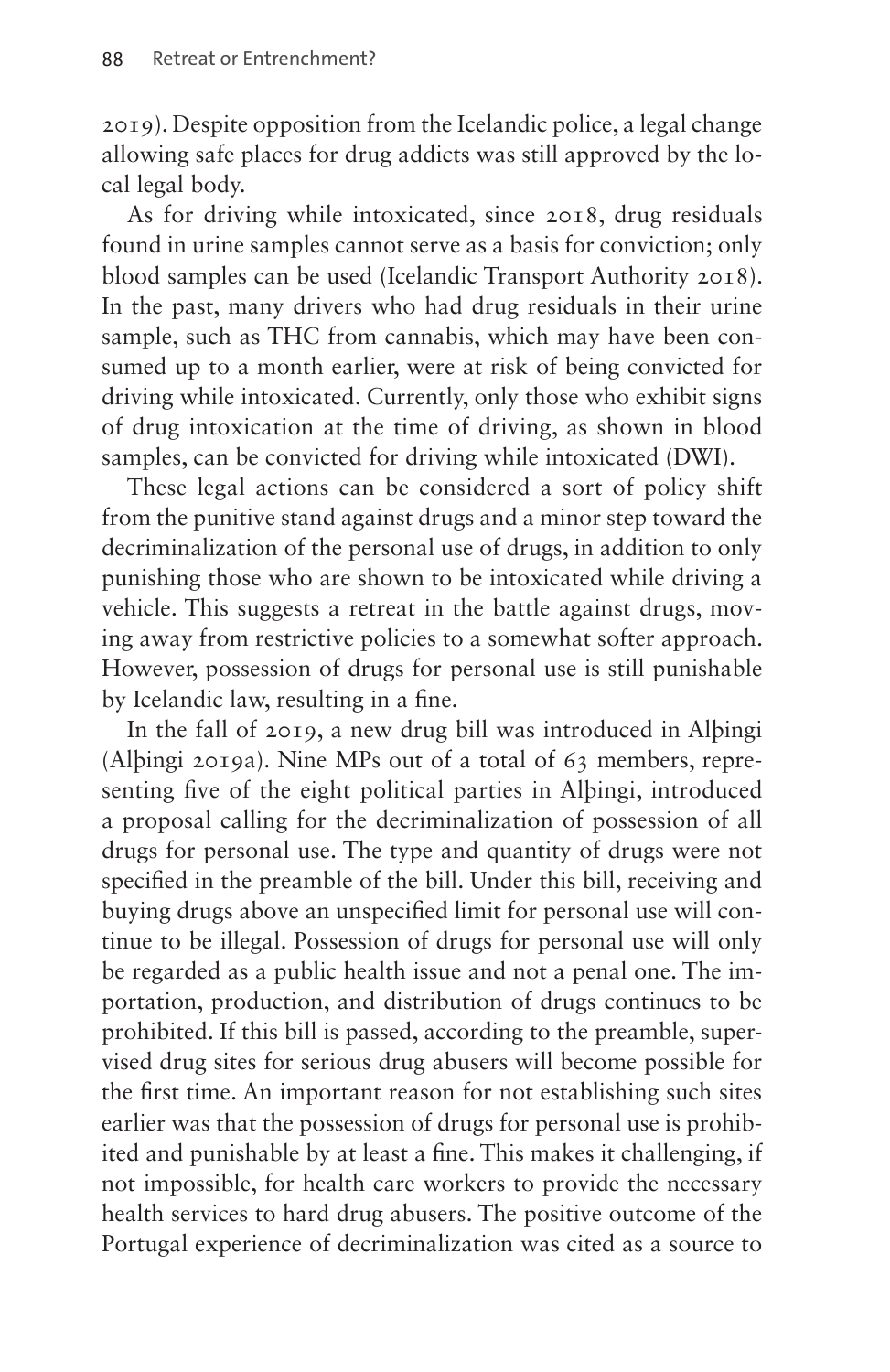justify the objectives of the proposal. However, as previously noted, safe places for drug addicts have now been allowed by the legal body.

This new proposal was finally defeated in an Alþingi vote by a large margin in late June of 2020 after a heated debate (Hrönn 2020). Realistically, it did not seem likely to be passed. Two of the political parties in the present coalition government in Iceland did not have representation among the sponsors of the bill. A proposal originating from the opposition is not likely to be passed. However, a proposal departing from the punitive stand on drugs had reached the legislative agenda in Alþingi and so symbolizes new voices and directions in dealing with the country's drug problem. An editorial in the most-read local newspaper openly supported the proposal, stating that the war on drugs had been lost (Sigurþórsdóttir 2019).

Interestingly, in January of 2021 the Minister of Health announced plans to introduce a new bill in Alþingi calling for decriminalization of small amounts of drugs for personal use (Pearson 2021), based on the assumption that drug addiction is more of a public health issue than a crime problem, similar to the earlier bill defeated in June of 2020. As a possible obstacle, the Directorate of Health repeatedly opposed a legal change of this type (see, for example, Alþingi 2019b). Yet in January of 2021, a new direction could be detected. In a formal statement about the new bill, the Directorate of Health revealed a favorable stand on decriminalizing small amounts of drugs for drug addicts (Þórisdóttir 2021), although added a reservation that this was only to be approved if the legal reform was to be properly placed within a broader social policy on drugs. Therefore, it can be argued that a possible paradigm shift in dealing with drug abuse might be in the making in Iceland. However, the bill did not make it to a vote before the Alþingi recession in June of 2021, and therefore did not pass.

# **Concluding Remarks**

The free market is a fundamental doctrine of the European Union, the World Trade Organization, and other powerful institutions (Sulkunen 2009). However, the free-market ideology has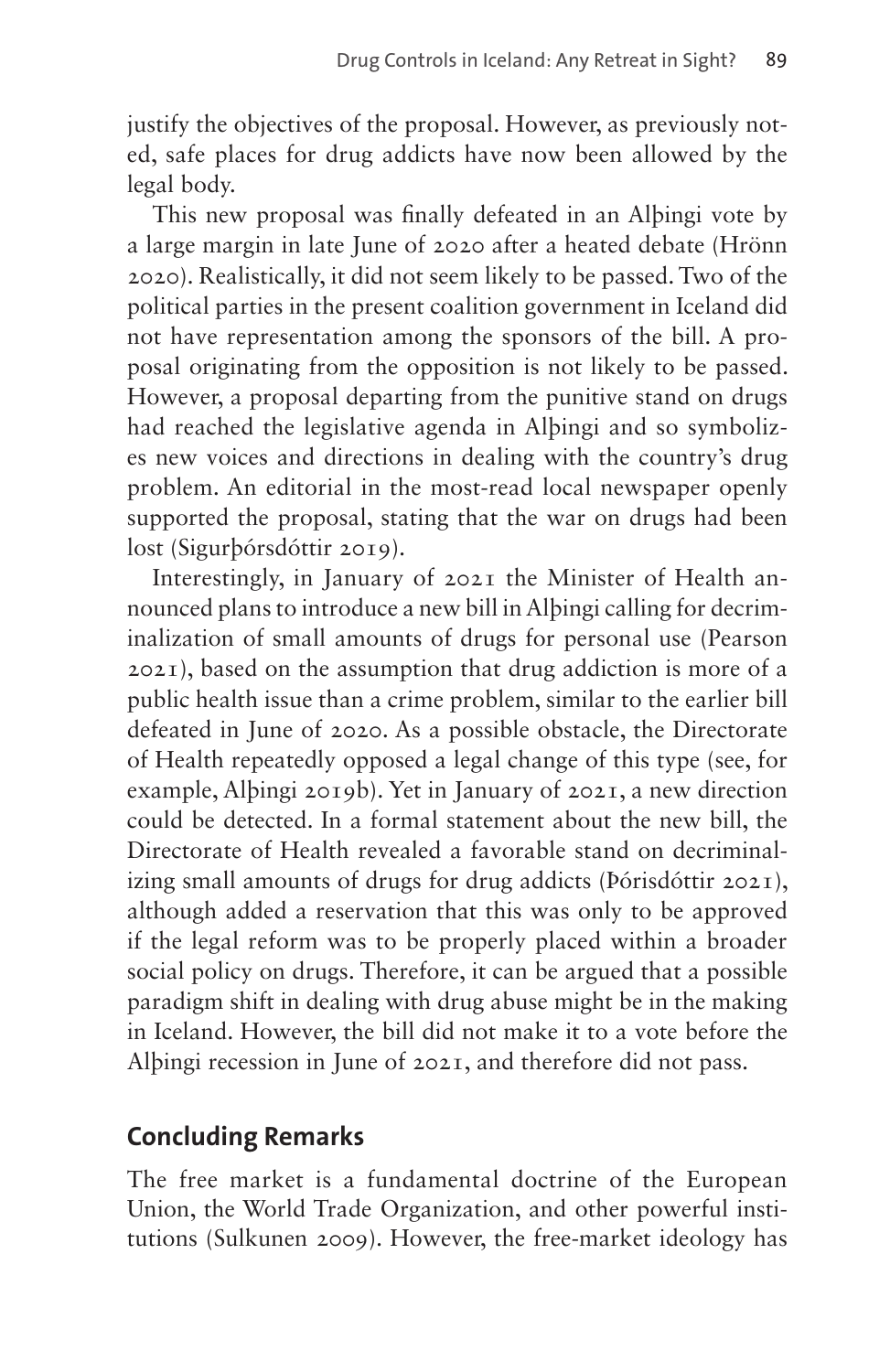not yet penetrated to any significant degree into the market for illegal drugs that are mostly used for recreational purposes in the western world. Punitive measures in the area of drug use are vigorously and morally defended by western authorities, including Nordic nations, as shown in this book, using the state apparatus to seek out and prosecute both drug producers and sellers – and in many countries, also drug users.

These efforts by the state are, in one way or another, justified by the principles of protecting the public – a similar battle to the one western authorities lost a long time ago in the struggle against alcohol (Gunnlaugsson 2012). Even though actions adopted by governments to curb drug use contain the potential for subverting legal traditions of individual freedom, they are still believed to be necessary for ensuring public good.

Why has the state been able to both introduce and maintain this punitive grip over drugs in modern society? The relatively short history of the influx of drugs to the western world in the 1960's and 1970´s most probably has something to do with the intensity of punitive state reactions today. As a case in point, tobacco and alcohol have a much longer history in western societies, with both being legal despite posing immense health risks. For Iceland, a small island nation far away from neighboring countries, drugs have been seen even more as an outside imposition threatening the nation, especially the young, possibly undermining the future of the nation. Drug use is risky and regular media reporting on devastating stories of drug abuse understandably alarms the general public.

A recent United Nations *World Drug Report* was blunt in its conclusion, claiming that criminal sanctions for drug use are not beneficial (*World Drug Report* 2014). It is certainly worthwhile and interesting to speculate on what future drug legislation developments will occur, or will look like, in Iceland or other Nordic countries. Is it probable that many recreational drugs, such as cannabis, will be defined and regulated by law in the same manner as we define alcohol today, or even tobacco, as has been the case in, for example, many US states and Canada? General alcohol and tobacco prohibition seem somewhat out of place in modern-day society and are incongruent with our ideas of freedom and human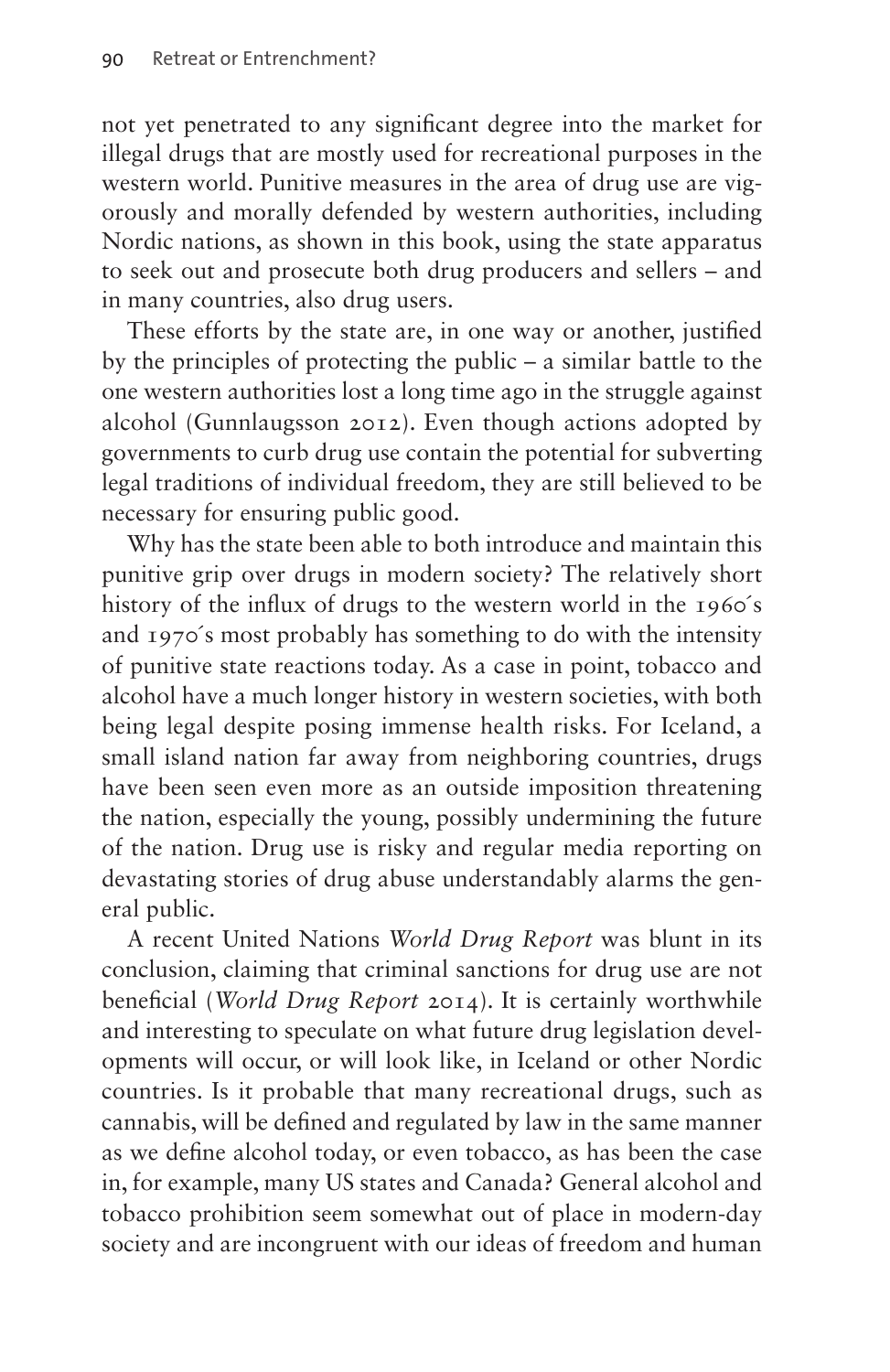rights, despite alcohol problems and the harms of tobacco both being well-known and serious (Gunnlaugsson 2012). Will, similarly, the current prohibitive drug legislations be perceived in the future as both archaic and unjust, and perhaps even futile? In this respect, it is noteworthy that the use of tobacco has significantly decreased in recent years in many western societies without punitive measures. Perhaps the same can happen with recreational drugs, with its use being regulated through social and cultural norms instead of resorting to action by the criminal justice system.

If some of the drugs currently banned will eventually be regulated, or even legalized, will this inevitably result in increased public use with more health-related risks than we experience today? By allowing free-market forces to realize their full impact, legalization of the most common drugs – for example, cannabis – will most probably result in more general use of the drug, just as was the case previously with alcohol use (Gunnlaugsson 2017). The temporary and experimental use of drugs, which primarily characterizes use today, as shown in this chapter, will most likely be replaced by more widespread and permanent use of drugs in older age groups. Preliminary results from the legalization of marijuana in the US have been followed by lower prices, a dual legal and illegal market, and – in some instances – more problematic use (Savona, Kleiman & Calderoni 2017). Yet, it is probably too early to be conclusive about the outcome of the recent legalization in the US and Canada. Nevertheless, we might still expect that these changes are not altogether unproblematic.

Contrarily, it is not self-evident that the legalization of drugs necessarily includes free marketization and increased drug use. The supply of drugs and market availability could instead be regulated through similar sources as common medicines and drugs. Even state monopoly on alcohol sale restrictions, as are currently present in several Nordic nations, are also possible options for distributing recreational drugs. Sale arrangements, however, rely on political decisions and, obviously, many different policy choices are open to policymakers if the ban on drugs is relaxed, or even lifted, in the future.

As for the decriminalization of the possession of drugs for personal use, it is evident that it does not include the free marketization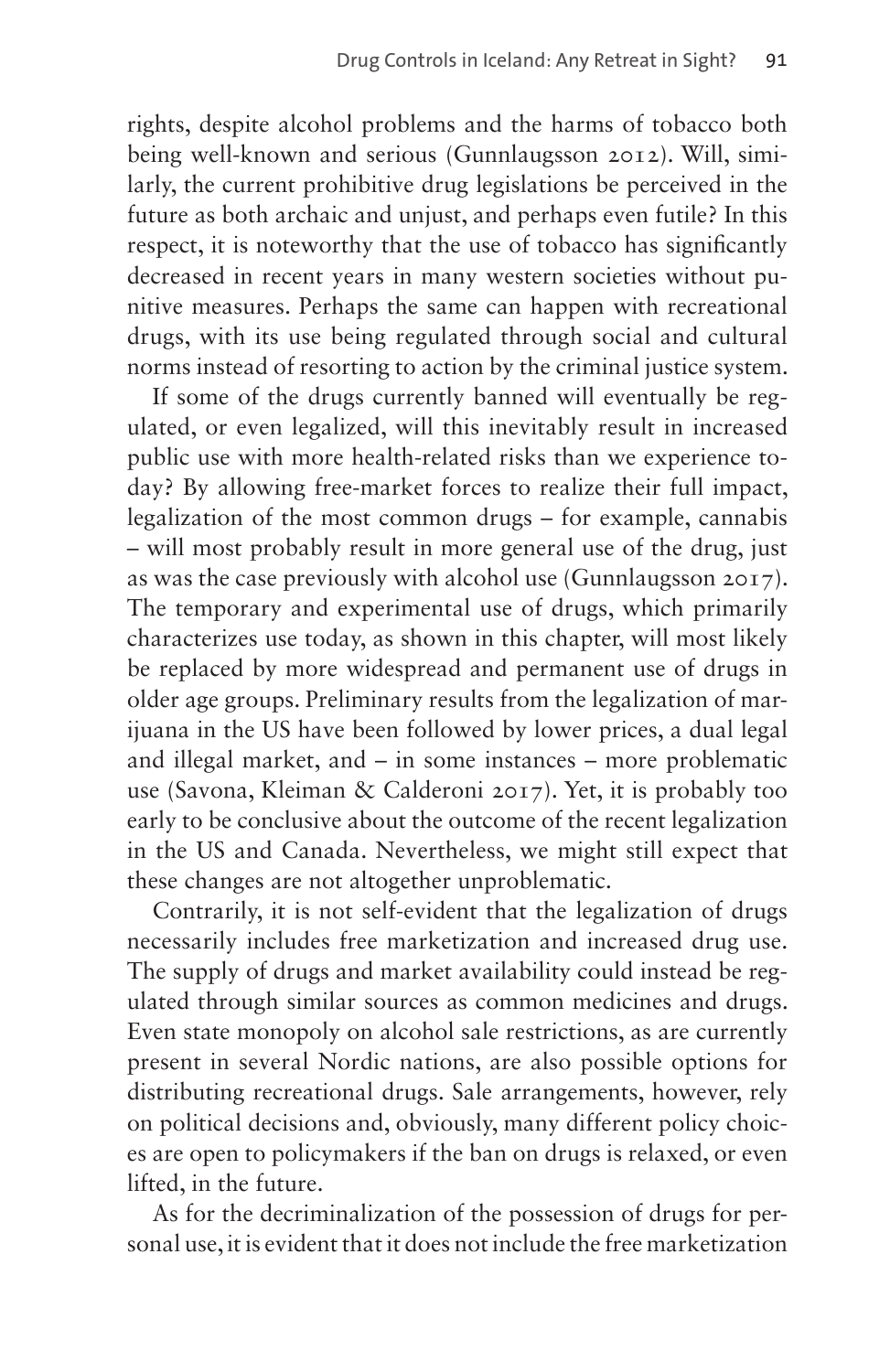of drugs. The production and sale of drugs continue to be banned and will, therefore, not be placed on the free market with decriminalization. As early signs suggest (Drug Policy Alliance 2019; Hughes & Stevens 2010; Quintas & Arana 2017), decriminalization policies do not necessarily result in increased drug use where these policies have been enacted.

As for Iceland, which only legalized beer in 1989, a major legal change might seem unlikely. More liberal alcohol policies, including the legalization of beer, have indisputably increased the total amount of alcohol consumed in Iceland in recent years (Gunnlaugsson 2017). Alcohol use among youth, however, has not increased as many beer opponents had feared. Some new, local signs pointing toward a retreat of the firm punitive stand against drugs have, nevertheless, appeared in Iceland, suggesting a possible paradigm shift in the future. This retreat has largely centered on reacting against drug abuse, fueled by the local opioid crises. As the review above indicates, the notion that drug abuse is a public health issue instead of a crime problem has increasingly gained a foothold in Icelandic society. This has been most clearly shown in the legal change allowing safe havens for drug addicts in 2020 and a new decriminalization proposal from the Minister of Health in 2021.

However, recreational drug use as a legally and socially accepted policy in Iceland might seem farther away, as public opinion surveys have repeatedly shown. Social and cultural aversion of drugs in Iceland, revealed in local surveys, do not suggest immediate public support for decriminalization proposals. Nevertheless, more active public debate on drug policy alternatives in most recent years might possibly change the public mind in the foreseen future. Legal reforms, including reduced punishment for the importation, production, and sale of drugs, not to mention legalization of all drugs, have moreover not yet appeared in the legislative body of Alþingi. The criminal courts routinely mete out relatively harsh punishments for these types of drug offenses without any notable opposition from the public or government officials alike. Recent prison figures of drug offenders show no retreat of punitive practices, reaching a historic high in 2018 and 2019 with about 40% of the total inmate population serving time for drug-related offences.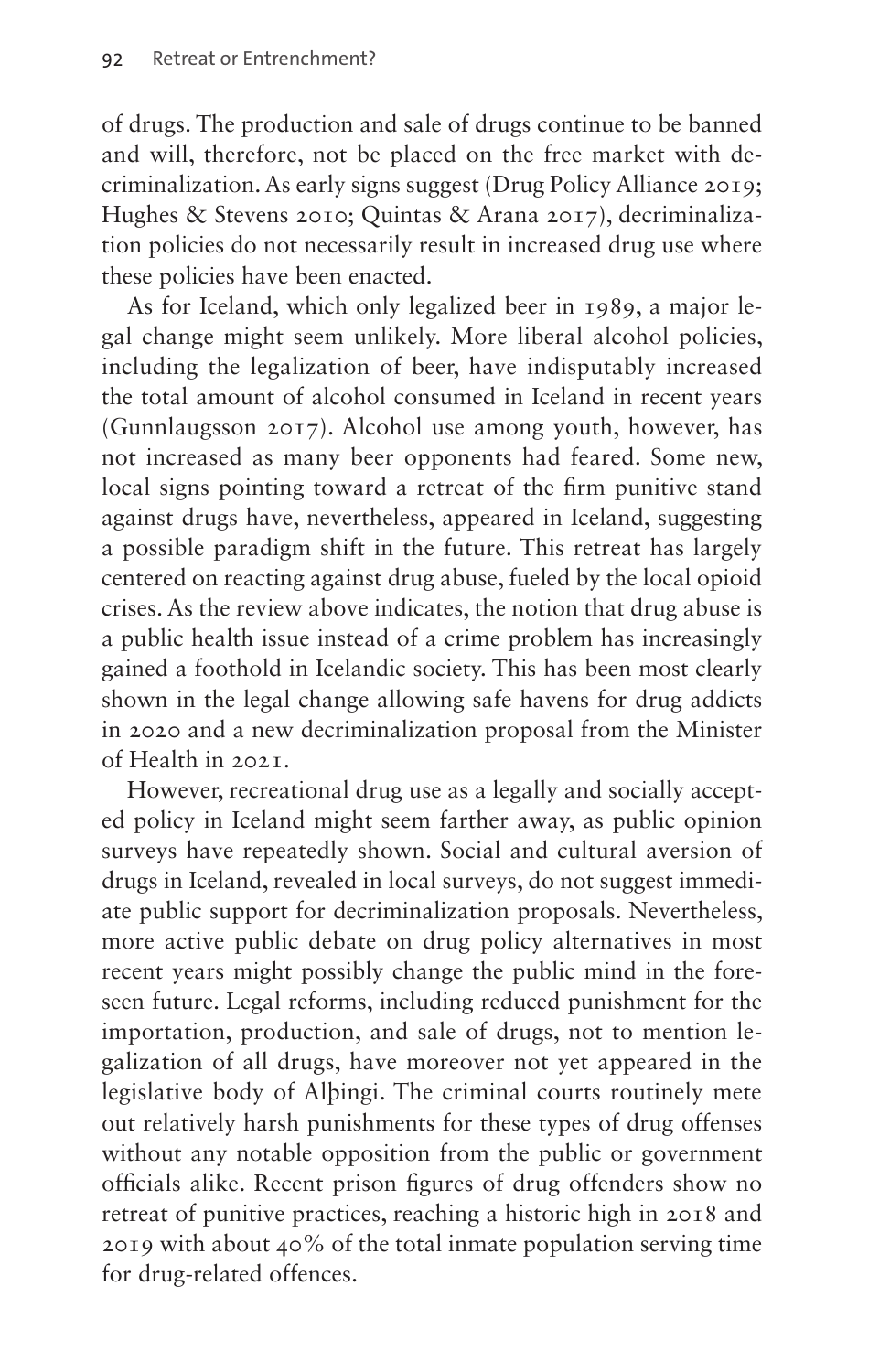A thorough restructuring of the Icelandic drug laws toward a non-punitive drug policy, where the production, sale, and use of drugs are legally regulated, seems more likely to be adopted in Iceland as part of a broader multi-nation effort, rather than Iceland acting alone. Nordic nations, being internationally recognized welfare societies, could be ideal candidates to adopt alternative and more humane drug policies in the future. Nordic nations, however, currently offer different drug policies, as shown in this book, which might make a unified Nordic drug policy seem unlikely.

### **References**

- Alþingi Debates. (1983–1984a). Aðgerðir gegn innflutningi og dreifingu fíkniefna [Actions against importation and distribution of drugs]. 106. löggjafarþing. Þingskjöl A. Tillaga til þingsályktunar [Alþingi Resolution], greinargerð [Preamble] (125. mál), pp.1–6. Retrieved February 3, 2021: [https://www.althingi.is/thingstorf](https://www.althingi.is/thingstorf/thingmalalistar-eftir-thingum/ferill/?ltg=106&mnr=125) [/thingmalalistar-eftir-thingum/ferill/?ltg=106&mnr=125](https://www.althingi.is/thingstorf/thingmalalistar-eftir-thingum/ferill/?ltg=106&mnr=125).
- Alþingi Debates. (1983–1984b). Aðgerðir gegn innflutningi og dreifingu fíkniefna [Actions against importation and distribution of drugs]. 106. löggjafarþing. Sjá dálk 2254 í B-deild, (125. mál). Alþingistíðindi. Part B, pp.1. Retrieved February 3, 2021: [https://](https://www.althingi.is/altext/raeda/?lthing=106&rnr=1982) [www.althingi.is/altext/raeda/?lthing=106&rnr=1982](https://www.althingi.is/altext/raeda/?lthing=106&rnr=1982).
- Alþingi. (2012–2013). Tillaga til þingsályktunar [Alþingi Resolution]. 141. löggjafarþing 2012–13. Þingskjal 1214. 675. mál. Retrieved February 3, 2021: [https://www.althingi.is/altext](https://www.althingi.is/altext/141/s/1214.html?fbclid=IwAR2_kW5Qckz92kIEslEzMepBsCNaNmtnMIF5GqmO-N1bX1JMo4JR00WETwc) [/141/s/1214.html?fbclid=IwAR2\\_kW5Qckz92kIEslEzMepBsCNa](https://www.althingi.is/altext/141/s/1214.html?fbclid=IwAR2_kW5Qckz92kIEslEzMepBsCNaNmtnMIF5GqmO-N1bX1JMo4JR00WETwc) [NmtnMIF5GqmO-N1bX1JMo4JR00WETwc.](https://www.althingi.is/altext/141/s/1214.html?fbclid=IwAR2_kW5Qckz92kIEslEzMepBsCNaNmtnMIF5GqmO-N1bX1JMo4JR00WETwc)
- Alþingi. (2019a). 23–23. mál, Frumvarp til laga: um breytingu á lögum um ávana- og fíkniefni, nr. 65/1974 (varsla) [Law proposal: On changing the narcotics law no. 65/1974 (possession)]. *Alþingi*. Retrieved October 22, 2019: [https://www.althingi.is](https://www.althingi.is/altext/pdf/150/s/0023.pdf)  $/$ altext/pdf/150/s/0023.pdf.
- Alþingi. (2019b). Umsögn um frumvarp til laga um breytingu á lögum um ávana- og fíkniefni, nr. 65/1974 (varsla) [Comment on a bill of a legal change regarding possession of drugs]. Retrieved January 27, 2021: [https://www.althingi.is/pdf/erindi\\_mals/?](https://www.althingi.is/pdf/erindi_mals/?lthing=150&malnr=23) [lthing=150&malnr=23.](https://www.althingi.is/pdf/erindi_mals/?lthing=150&malnr=23)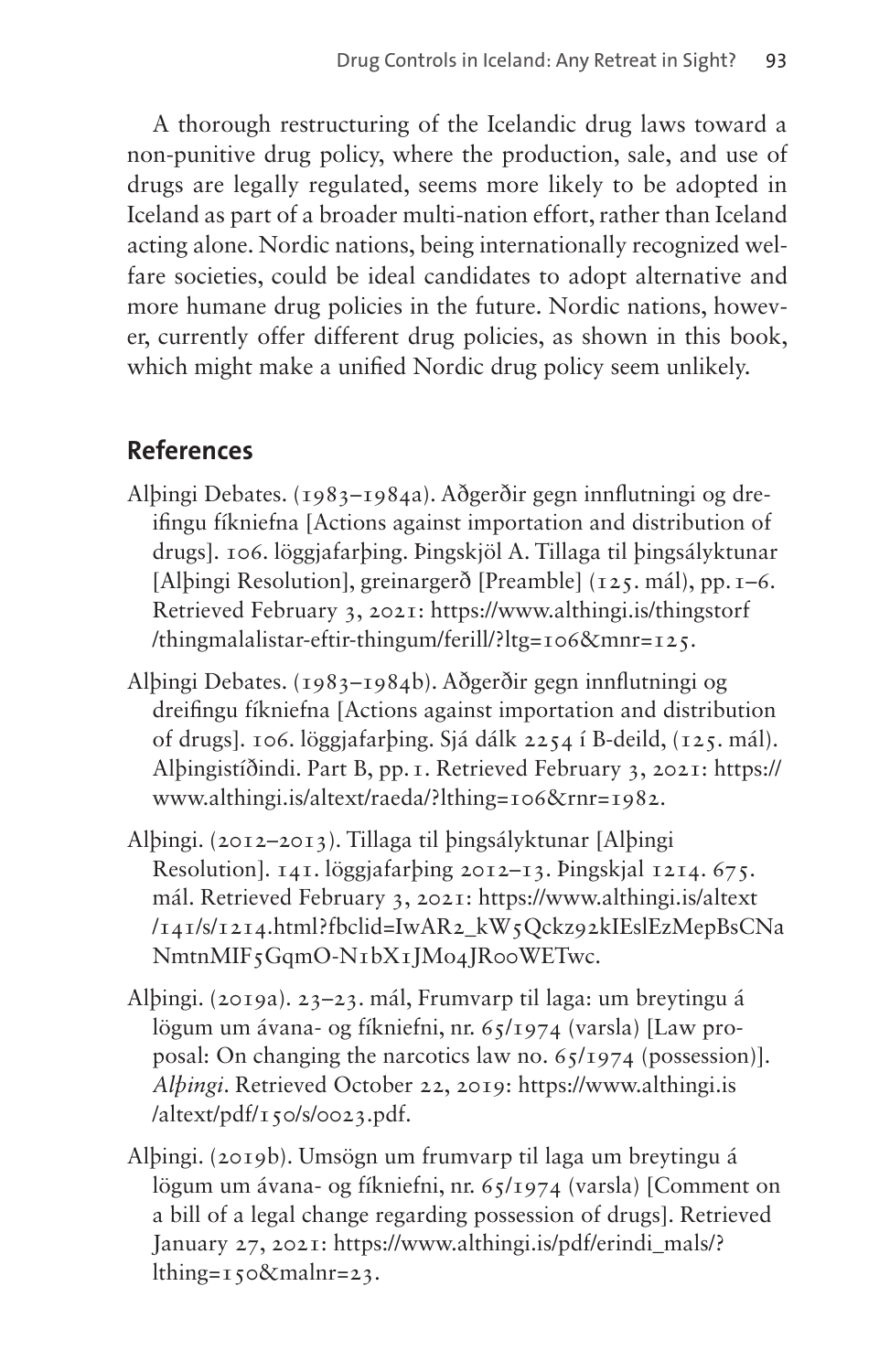- Alþingi. (2020). Lög um breytingu á lögum um ávana- og fíkniefni nr. 65/1974 með síðari breytingum (neyslurými) [Amendment on the law on drugs no.  $65/1974$  including later changes (consumption rooms)]. Retrieved February 1, 2021: [https://www.althingi.is](https://www.althingi.is/altext/stjt/2020.048.html) [/altext/stjt/2020.048.html](https://www.althingi.is/altext/stjt/2020.048.html).
- Arnórsson, M. (2018). *Notkun geðlyfja á Íslandi* [Use of psycholeptics in Iceland]. *Icelandic Medicines Agency*. Retrieved January 7, 2019: [https://www.lyfjastofnun.is/utgefid-efni](https://www.lyfjastofnun.is/utgefid-efni/greinar__utgefid_efni/notkun-gedlyfja-a-islandi) [/greinar\\_\\_utgefid\\_efni/notkun-gedlyfja-a-islandi.](https://www.lyfjastofnun.is/utgefid-efni/greinar__utgefid_efni/notkun-gedlyfja-a-islandi)
- Bjarnar, J. (2014, February 14). Heilbrigðisráðherra vill endurskoða refsistefnu í fíkniefnamálum [The Minister of Health in favor of revising punitive drug policies]. *[Visir.is](http://Visir.is)*. Retrieved February 1, 2021: [https://www.visir.is/g/2014140219347](https://www.visir.is/g/2014140219347/heilbrigdisradherra-vill-endurskoda-refsistefnu-i-fiknefnamalum) [/heilbrigdisradherra-vill-endurskoda-refsistefnu-i-fiknefnamalum](https://www.visir.is/g/2014140219347/heilbrigdisradherra-vill-endurskoda-refsistefnu-i-fiknefnamalum).
- Brynjólfsson, A. (2019, October 13). Mikið framboð af kókaíni á markaði hér [A lot of cocaine on the market here]. *Fréttablaðið*. Retrieved February 3, 2021: [https://www.frettabladid.is/frettir](https://www.frettabladid.is/frettir/mikid-frambod-her-kokaini/) [/mikid-frambod-her-kokaini/.](https://www.frettabladid.is/frettir/mikid-frambod-her-kokaini/)
- Böðvarsdóttir, E. M. (2020, January 29). 251 beiðni um hlerun samþykkt á fimm ára tímabili [251 wiretapping requests permitted during a five-year period]. *[Visir.is](http://Visir.is)*. Retrieved February 1, 2021: [https://www.visir.is/g/2020200128843/251-beidni-um](https://www.visir.is/g/2020200128843/251-beidni-um-simahlerun-samthykkt-a-fimm-ara-timabili?fbclid=IwAR06ya4xJN30JhBAn9nz88oENu4M5LC5f77ol09od7MaK3QNYco1-LPlcqI) [-simahlerun-samthykkt-a-fimm-ara-timabili?fbclid=IwAR](https://www.visir.is/g/2020200128843/251-beidni-um-simahlerun-samthykkt-a-fimm-ara-timabili?fbclid=IwAR06ya4xJN30JhBAn9nz88oENu4M5LC5f77ol09od7MaK3QNYco1-LPlcqI) [06ya4xJN30JhBAn9nz88oENu4M5LC5f77ol09od7MaK3](https://www.visir.is/g/2020200128843/251-beidni-um-simahlerun-samthykkt-a-fimm-ara-timabili?fbclid=IwAR06ya4xJN30JhBAn9nz88oENu4M5LC5f77ol09od7MaK3QNYco1-LPlcqI) [QNYco1-LPlcqI](https://www.visir.is/g/2020200128843/251-beidni-um-simahlerun-samthykkt-a-fimm-ara-timabili?fbclid=IwAR06ya4xJN30JhBAn9nz88oENu4M5LC5f77ol09od7MaK3QNYco1-LPlcqI).
- Curry, E. (1994). *Reckoning: Drugs, the cities, and the American future*. New York: Hill and Wang.
- Demant, J., Bakken, S., Oksanen, A., & Gunnlaugsson, H. (2019). Drug dealing on Facebook, Snapchat and Instagram: A qualitative analysis of novel drug markets in the Nordic countries. *Drug and Alcohol Review*, *38*(4), 377–385.
- Directorate of Health. (2017). *Áfengisneysla á síðustu 12 mánuðum eftir kyni, aldri og menntun* [Alcohol use in the last 12 months by sex, age and education]. Reykjavík: Landlæknir (Directorate of Health). Retrieved February 6, 2020: [https://www.landlaeknir](https://www.landlaeknir.is/um-embaettid/greinar/grein/item35858/Tolulegar-upplysingar-ur-Heilsa-og-lidan-Islendinga) [.is/um-embaettid/greinar/grein/item35858/Tolulegar-upplysingar](https://www.landlaeknir.is/um-embaettid/greinar/grein/item35858/Tolulegar-upplysingar-ur-Heilsa-og-lidan-Islendinga) [-ur-Heilsa-og-lidan-Islendinga.](https://www.landlaeknir.is/um-embaettid/greinar/grein/item35858/Tolulegar-upplysingar-ur-Heilsa-og-lidan-Islendinga)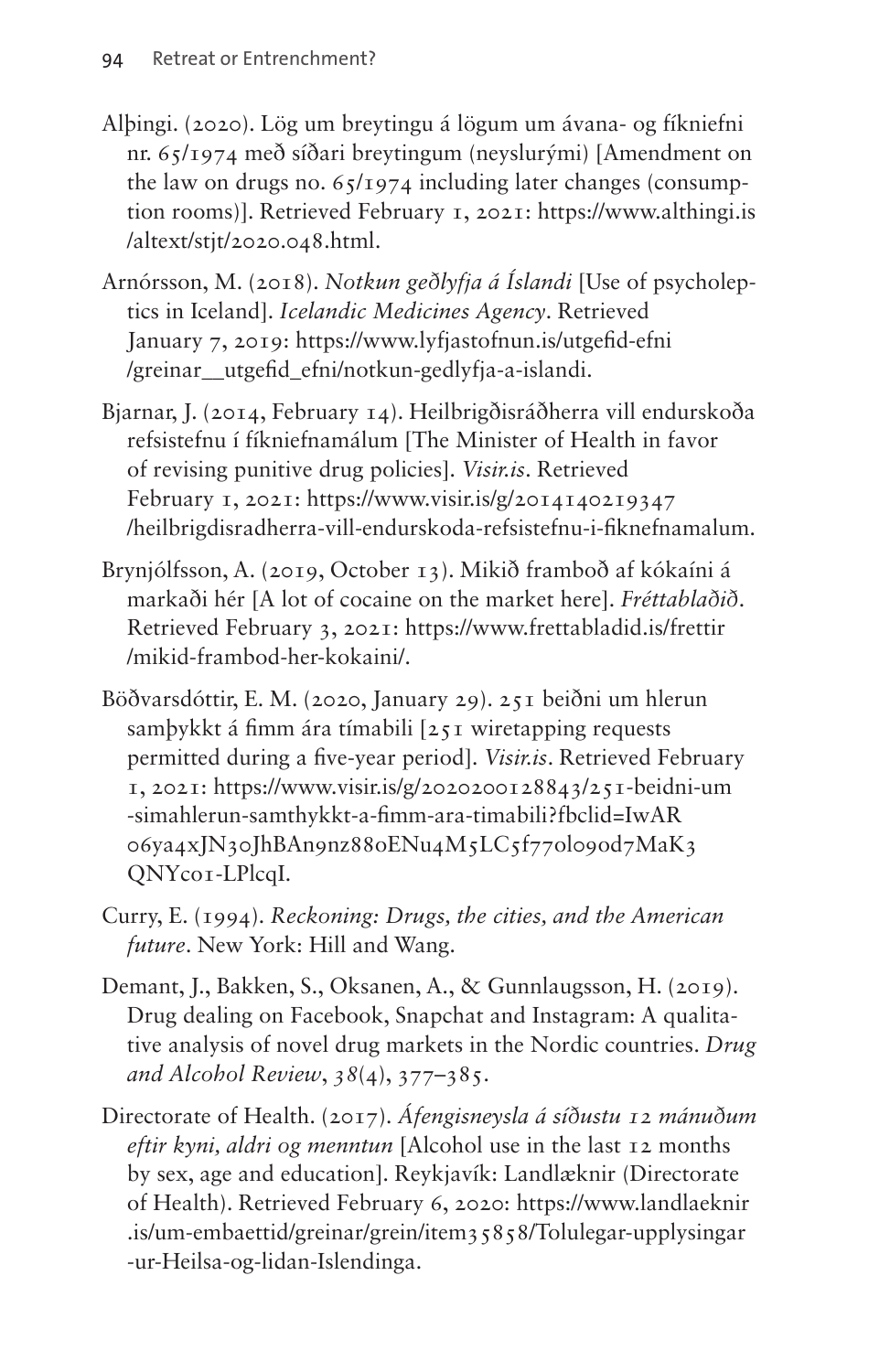- Directorate of Health. (2021). Þróun í notkun ópíóíða [Trends in opioid use]. *Talnabrunnur*, *15*(4), pp 1–4. April. Reykjavík: Landlæknir (Directorate of Health). Retrieved March 29, 2021: [https://www.landlaeknir.is/servlet/file/store93/item44801](https://www.landlaeknir.is/servlet/file/store93/item44801/Talnabrunnur_April_2021.pdf) [/Talnabrunnur\\_April\\_2021.pdf](https://www.landlaeknir.is/servlet/file/store93/item44801/Talnabrunnur_April_2021.pdf).
- Drug Policy Alliance. (2019). *Drug decriminalization*. Drug Policy. Retrieved October 23, 2019: [http://www.drugpolicy.org/issues](http://www.drugpolicy.org/issues/drug-decriminalization) [/drug-decriminalization](http://www.drugpolicy.org/issues/drug-decriminalization).
- Einarsson, Á., & Björnsson, G. R. (Eds.) (2001). *Fíkniefni og forvarnir handbók fyrir heimili og skóla* [Drugs and preventive measures for households and schools]. Reykjavík: Fræðslumiðstöð í fíknivörnum.
- ESPAD. (2020). *The ESPAD Report 2019: Results from the European School Survey Project on Alcohol and other Drugs*. Luxemborg: European Monitoring Centre on Drugs and Drug Addiction og European School Survey Project on Alcohol and Other Drugs. Retrieved March 2, 2021: [http://espad.org/sites](http://espad.org/sites/espad.org/files/2020.3878_EN_04.pdf) [/espad.org/files/2020.3878\\_EN\\_04.pdf.](http://espad.org/sites/espad.org/files/2020.3878_EN_04.pdf)
- Frú Ragnheiður. (2020). *Hvað gerum við* [*What we do*]. Rauði Krossinn í Reykjavík. [Reykjavík Red Cross]. Retrieved February 5, 2020: [https://www.raudikrossinn.is/english/programmes](https://www.raudikrossinn.is/english/programmes/harm-reduction/) [/harm-reduction/.](https://www.raudikrossinn.is/english/programmes/harm-reduction/)
- Goode, E. (2015). *Drugs in American society*. 9th edition. Boston: McGraw Hill.
- Goode, E., & Yehuda, N. B. (2009). *Moral panics: The social construction of deviance. 2nd edition*. Oxford: Wiley-Blackwell.
- Gunnlaugsson, H. (2012). Extreme case of life-style regulation: Prohibition of beer in Iceland 1915–1989. In M. Hellman, G. Roos, & J. v. Wright (Eds.), *A welfare policy patchwork – Negotiating the public good in times of transition* (pp.259–276). Helsinki: The Nordic Centre for Welfare and Social Issues (NVC).
- Gunnlaugsson, H. (2015). Drug use and drug controls in Iceland: An historic paradigm in sight? In H. Giertsen, & H. Gunnlaugsson (Eds.), *Drugs: What is the problem and how do we perceive it? Policies on drugs in Nordic countries*: *NSfK Working Group Report* (pp.90–103). Aarhus: Scandinavian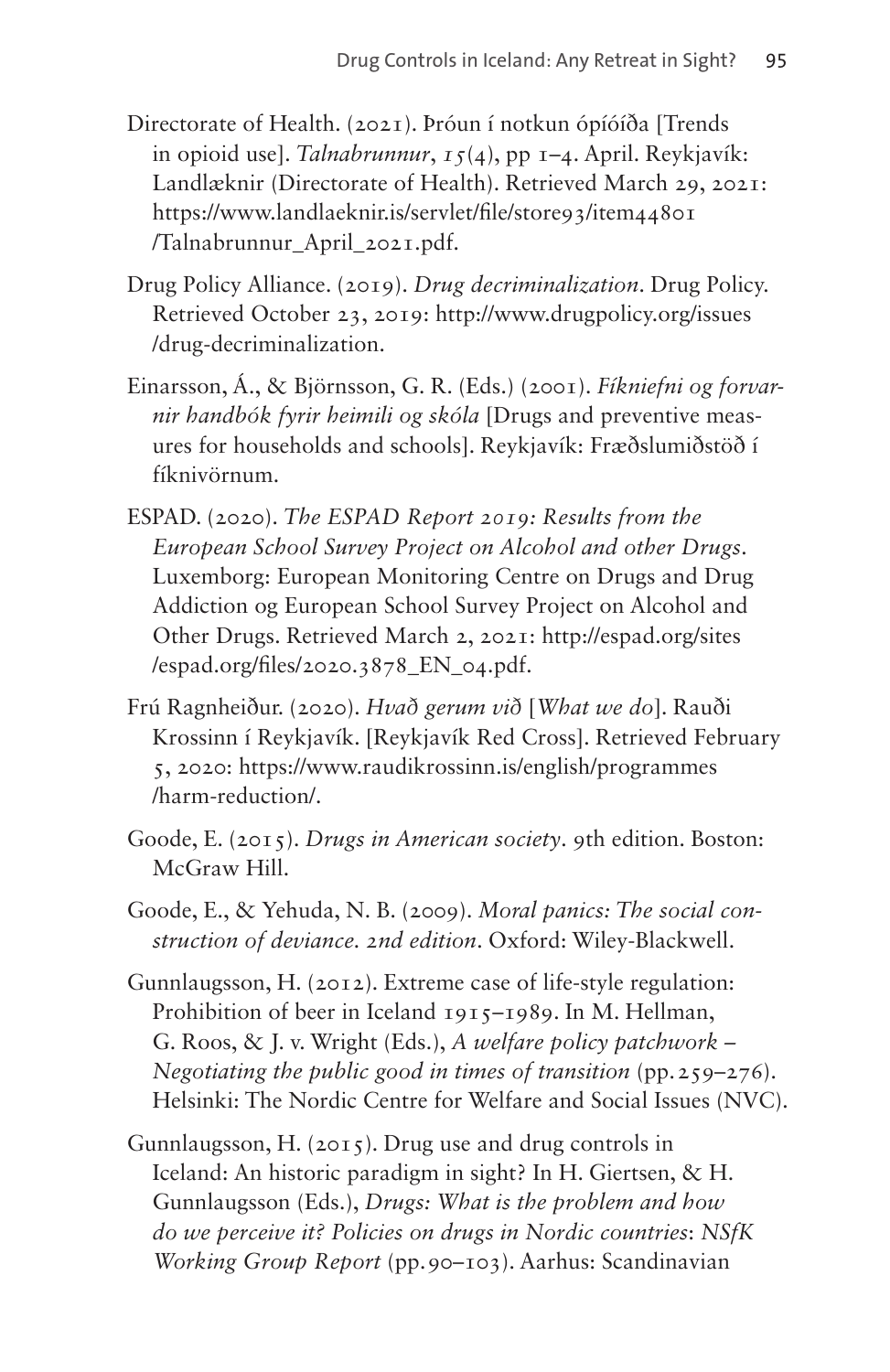Research Council for Criminology. Retrieved October 22, 2019: [https://www.jus.uio.no/ikrs/english/research/publications/2015](https://www.jus.uio.no/ikrs/english/research/publications/2015/drugs-problem.html) [/drugs-problem.html.](https://www.jus.uio.no/ikrs/english/research/publications/2015/drugs-problem.html)

- Gunnlaugsson, H. (2017). Iceland's peculiar beer ban, 1915–1989. In E. U. Savona, M. A. R. Kleiman, & F. Calderoni (Eds.), *Dual markets: Comparative approaches to regulation* (pp.237–248). Cham: Springer.
- Gunnlaugsson, H. (2018). *Afbrot og íslenskt samfélag* [Crime and Icelandic Society]. Reykjavík: Háskólaútgáfan.
- Gunnlaugsson, H. (2019). Stofproblemet i Island: Opioid krisen giver alvorlige bekymringer. *STOF*. Nr. *33*, 80–85. Aarhus: Center for Rusmiddelforskning.
- Gunnlaugsson, H., & Galliher, J. F. (1995). The secret drug police of Iceland. In G. Marx, & C. Fijnaut (Eds.), *Undercover: Police surveillance in comparative perspective* (pp.235–247). The Hague: Kluwer Law International.
- Gunnlaugsson, H., & Galliher, J. F. (2000). *Wayward Icelanders: Punishment, boundary maintenance and the creation of crime*. Madison: University of Wisconsin Press.
- Gunnlaugsson, H., & Galliher, J. F. (2010). Drug globalization: Eventual legalization of beer in Iceland and marihuana decriminalization in the USA. *Journal of Scandinavian Studies in Criminology and Crime Prevention*, *11*(2), 119–134.
- Gunnlaugsson, H., & Jónasson, J. O. (2019). *Er neysla Íslendinga á kannabis að aukast og afstaða þeirra í fíkniefnamálum að breytast?* [*Is cannabis use increasing in Iceland and public attitudes toward drug policies changing?*]. Paper presented at *Þjóðarspegillinn* at University of Iceland, November 1, 2019.
- Hansdóttir, I., Rúnarsdóttir, V. Á., & Tyrfingsson, Þ. (2015). Addiction treatment in Iceland. In N. el-Guebaly, G. Carrá, & M. Galanter (Eds.), *Textbook of Addiction Treatment: International Perspectives* (Vol 1), pp. 1199–1207. Milan: Springer.
- Helgason, S. (2019, October 13). Þrjú stærstu kókaínmál sögunnar á árinu [Three biggest cocaine cases in history this year]. *RÚV*.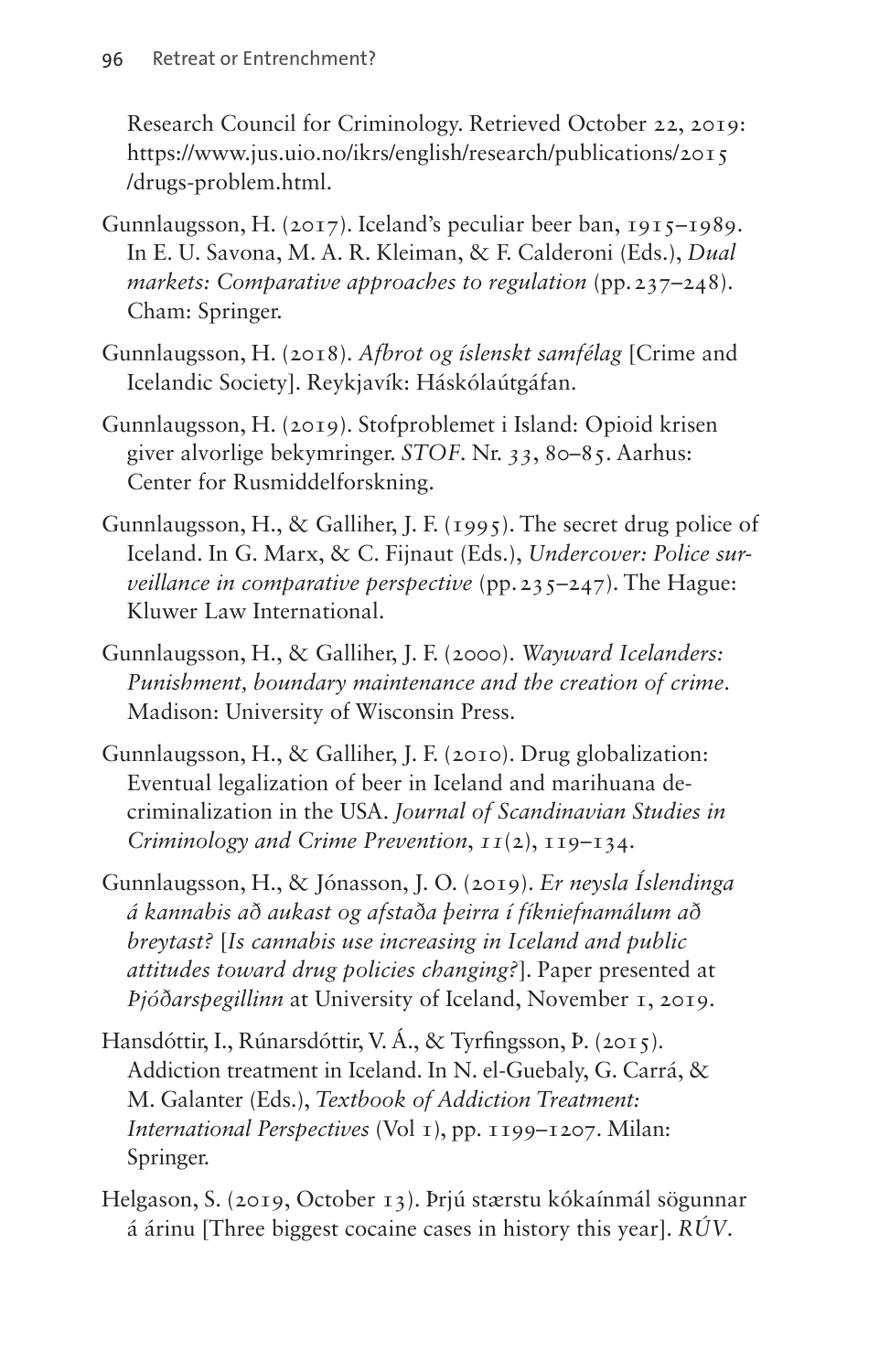Retrieved October 22, 2019: [https://www.ruv.is/frett/thrju](https://www.ruv.is/frett/thrju-staerstu-kokainmal-islandssogunnar-a-arinu) [-staerstu-kokainmal-islandssogunnar-a-arinu.](https://www.ruv.is/frett/thrju-staerstu-kokainmal-islandssogunnar-a-arinu)

- *Heilsutorg*. (2014). Er vit í vímuefnavísindunum? (Is there any sense in drugs research?) Fyrirlestur prófessors David Nutt 16. september stofu 102 á Háskólatorgi, Sæmundargötu 4 101 Reykjavík (A public lecture by Professor David Nutt September 16 at University of Iceland). Retrieved August 11, 2021: [https://](https://www.heilsutorg.is/is/frettir/er-vit-i-vimuefnavisindum) [www.heilsutorg.is/is/frettir/er-vit-i-vimuefnavisindum.](https://www.heilsutorg.is/is/frettir/er-vit-i-vimuefnavisindum)
- Hlöðversdóttir, H. (2015). *Það er ástæða fyrir endurkomum, engin vinna eða tækifæri og enginn geðlæknir* [*There is a reason for repeat offending, no job, no opportunity and no psychiatrist*]. Unpublished master's thesis in Sociology. Reykjavík: University of Iceland.
- Holm, H. (2015, October 11). Segja fíkniefnaneyslu vera heilbrigðismál [Claim drug use is a health care issue]. *RÚV*. Retrieved February 1, 2021: [https://www.ruv.is/frett/segja](https://www.ruv.is/frett/segja-fikniefnaneyslu-vera-heilbrigdismal) [-fikniefnaneyslu-vera-heilbrigdismal](https://www.ruv.is/frett/segja-fikniefnaneyslu-vera-heilbrigdismal).
- Hrönn, G. (2020). Frumvarp Pírata um afglæpavæðingu á neyslu vímuefna fellt [Pirate's proposal to decriminalize use of drugs defeated]. *[Mannlif.is](http://Mannlif.is)*. Retrieved August 11, 2021: [https://www](https://www.mannlif.is/frettir/frumvarp-pirata-um-afglaepavaedingu-neyslu-vimuefna-fellt/) [.mannlif.is/frettir/frumvarp-pirata-um-afglaepavaedingu](https://www.mannlif.is/frettir/frumvarp-pirata-um-afglaepavaedingu-neyslu-vimuefna-fellt/) [-neyslu-vimuefna-fellt/.](https://www.mannlif.is/frettir/frumvarp-pirata-um-afglaepavaedingu-neyslu-vimuefna-fellt/)
- Hughes, C. E., & Stevens, A. (2010). What can we learn from the Portuguese decriminalization of illicit drugs? *British Journal of Criminology*, *50*, 999–1022.
- Icelandic Transport Authority. (2018). Reglugerð um sektir og önnur viðurlög vegna brota á umferðarlögum og reglum settum samkvæmt þeim [Regulations on fines and other sanctions on traffic related violations]. Retrieved February 4, 2020: [https://](https://www.samgongustofa.is/media/log-og-reglur-i-umferdarmalum/B_nr_288_2018.pdf) [www.samgongustofa.is/media/log-og-reglur-i-umferdarmalum/B](https://www.samgongustofa.is/media/log-og-reglur-i-umferdarmalum/B_nr_288_2018.pdf) [\\_nr\\_288\\_2018.pdf.](https://www.samgongustofa.is/media/log-og-reglur-i-umferdarmalum/B_nr_288_2018.pdf)
- Jónasson, J. O. and Gunnlaugsson, H. (2015). Moral panic in Icelandic society: Arrival of ecstacy to Iceland in the 1990´s. In Giertsen, H. and Gunnlaugsson, H. (eds.). *Drugs: What is the Problem and How Do We Perceive it? Policies on Drugs*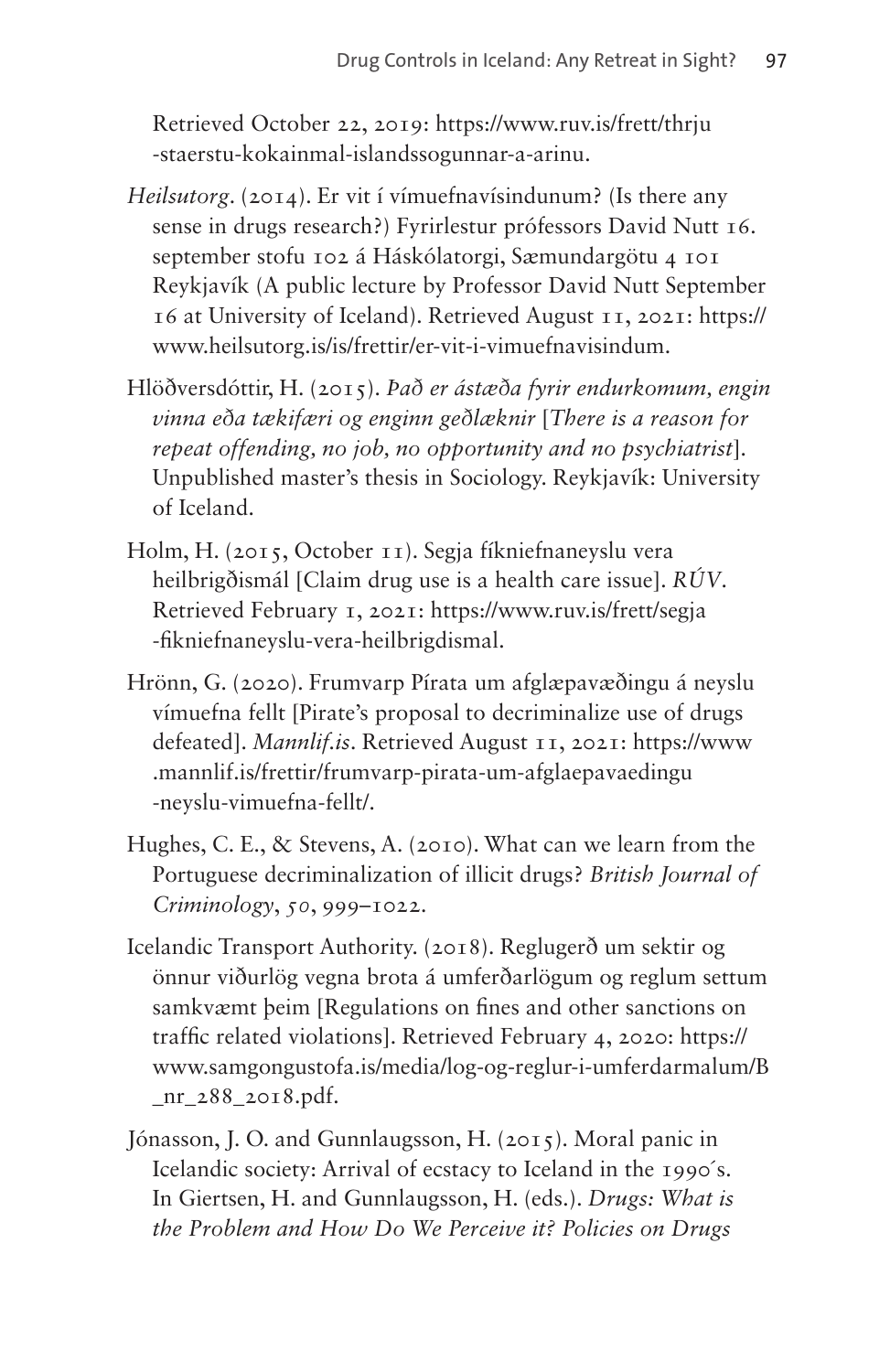*in Nordic Countries*. NSfK Working Group Report, pp 47–61. Århus: Scandinavian Council for Criminological Research.

- Jónsson, S. M. (2018a). Fimmta hver kona á Íslandi tekur lyf við þunglyndi [One-fifth of all Icelandic women receives prescribed anti-depressants]. *Fréttablaðið*, November 22, 4.
- Jónsson, S.G. (2018b). 42 létust vegna ópíata síðustu þrjú ár [42 died due to opioids abuse in the last three years]. *Stundin*, August 24. Retrieved February 1, 2021:<https://stundin.is/grein/7321/>.
- Katz, J. (2017, August 10). Short answers to hard questions about the opioid crisis. *New York Times*. Retrieved February 1, 2021: [https://www.nytimes.com/interactive/2017/08/03/upshot/opioid](https://www.nytimes.com/interactive/2017/08/03/upshot/opioid-drug-overdose-epidemic.html) [-drug-overdose-epidemic.html](https://www.nytimes.com/interactive/2017/08/03/upshot/opioid-drug-overdose-epidemic.html).
- Kristmundsson, Ó. H. (1985). *Ólögleg ávana- og fíkniefni á Íslandi* [Illegal drugs in Iceland]. Reykjavík: Dóms- og kirkjumálaráðuneytið.
- Magnúsdóttir, M. Ó. (2019, January 8). Talið að 52 hafi látist vegna ofneyslu í fyrra [Estimated that 52 died due to overdose last year]. *RÚV*. Retrieved January 8, 2019: [http://www.ruv.is/frett](http://www.ruv.is/frett/talid-ad-52-hafi-latist-vegna-ofneyslu-i-fyrra) [/talid-ad-52-hafi-latist-vegna-ofneyslu-i-fyrra](http://www.ruv.is/frett/talid-ad-52-hafi-latist-vegna-ofneyslu-i-fyrra).
- *Mannlíf*. (1992). Stríðið við sölumenn dauðans [The war against the dealers of death]. Vol. 9, no. 9 November: 6–15, Reykjavík.
- *[Mbl](http://Mbl.is)*.*is*. (2014, February 19). Birtist á sakavottorði í þrjú ár [Appears on criminal record for three years]. *[Mbl.is](http://Mbl.is).* Retrieved October 23, 2019: [https://www.mbl.is/frettir/innlent/2014/02/19/birtist\\_a](https://www.mbl.is/frettir/innlent/2014/02/19/birtist_a_sakavottordi_i_thrju_ar/) [\\_sakavottordi\\_i\\_thrju\\_ar/.](https://www.mbl.is/frettir/innlent/2014/02/19/birtist_a_sakavottordi_i_thrju_ar/)
- *[Mbl.is](http://Mbl.is)* (2018, June 25). 90 fíkniefnamál á Secret Solstice (A total of 90 drug cases at the Secret Solstice). *[Mbl.is](http://Mbl.is).* Retrieved August 19, 2021: [https://www.mbl.is/frettir/innlent/2018/06/25/90](https://www.mbl.is/frettir/innlent/2018/06/25/90_fikniefnamal_a_secret_solstice/) fikniefnamal a secret solstice/.
- *[Mbl.is.](http://Mbl.is)* (2019, June 5). Þriðjungur prófað kannabis [One-third tried cannabis]. *[Mbl.is](http://Mbl.is)*. Retrieved February 26, 2020: [https://www.mbl](https://www.mbl.is/frettir/innlent/2019/06/05/thridjungur_notad_ologleg_efni/) [.is/frettir/innlent/2019/06/05/thridjungur\\_notad\\_ologleg\\_efni/.](https://www.mbl.is/frettir/innlent/2019/06/05/thridjungur_notad_ologleg_efni/)
- Minister of Health Report. (2016). *Mótun stefnu til að draga úr skaðlegum afleiðingum og hliðarverkunum vímuefnaneyslu*. [*Minister of health policy report to reduce harm due to*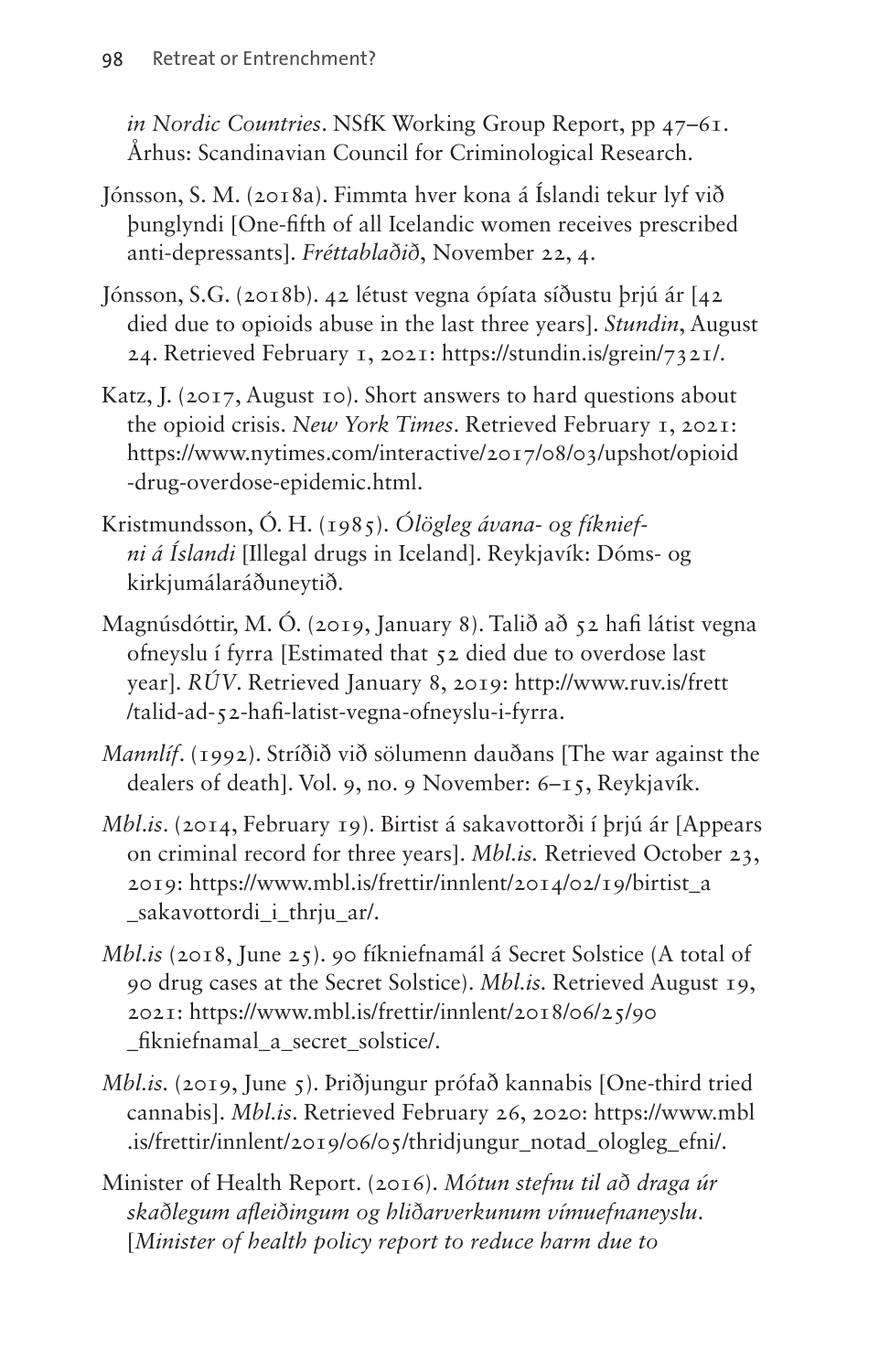*substance use*]. Lögð fyrir Alþingi á 145. löggjafarþingi 2015– 2016. Submitted to Alþingi (Iceland Parliament).

- Ministry of Justice. (2018). Svar dómsmálaráðherra: Skráning vímuefnabrota á sakaskrá [Briefing from the Minister of Justice: Registration of drugs violations on criminal record]. Þingskjal 480–223. mál, 2018–2019. Retrieved February 24, 2020: [https://](https://www.althingi.is/thingstorf/thingmalalistar-eftir-thingum/ferill/?ltg=149&mnr=223) [www.althingi.is/thingstorf/thingmalalistar-eftir-thingum](https://www.althingi.is/thingstorf/thingmalalistar-eftir-thingum/ferill/?ltg=149&mnr=223) [/ferill/?ltg=149&mnr=223.](https://www.althingi.is/thingstorf/thingmalalistar-eftir-thingum/ferill/?ltg=149&mnr=223)
- *Morgunblaðið*. (1979, December 14). Fíkniefnamálið verður sífellt alvarlegra: Ungmenni láta lífið vegna fíkniefnaneyslu [The drug problem increasingly more serious: Young people die due to drug use], pp.17, 32.
- *Morgunblaðið*. (1993, May 22). Rannsóknaraðferðir innan eðlilegra marka [Investigative methods within legal limits], p.25.
- Nadelmann, E. A. (1993). *Cops across borders: The Internationalization of U.S. criminal law enforcement*. University Park, Pa.: Pennsylvania State University Press.
- National Commissioner of the Icelandic Police. (2008). *Afbrotatölfræði 2007* (Criminal Statistics 2007). Ríkislögreglustjórinn. Retrieved February 6, 2020: [https://dev](https://dev.logreglan.is/wp-content/uploads/2014/12/Afbrotat%C3%B6lfr%C3%A6%C3%B0i-RLS_2007.pdf) [.logreglan.is/wp-content/uploads/2014/12/Afbrotat%C3](https://dev.logreglan.is/wp-content/uploads/2014/12/Afbrotat%C3%B6lfr%C3%A6%C3%B0i-RLS_2007.pdf) [%B6lfr%C3%A6%C3%B0i-RLS\\_2007.pdf.](https://dev.logreglan.is/wp-content/uploads/2014/12/Afbrotat%C3%B6lfr%C3%A6%C3%B0i-RLS_2007.pdf)
- National Commissioner of the Icelandic Police. (2020). *Afbrotatölfræði 2019* (Criminal Statistics 2019). Retrieved August 12, 2021: [https://www.logreglan.is/wp-content/uploads](https://www.logreglan.is/wp-content/uploads/2021/02/Afbrotatolfraedi-2019.pdf) [/2021/02/Afbrotatolfraedi-2019.pdf](https://www.logreglan.is/wp-content/uploads/2021/02/Afbrotatolfraedi-2019.pdf).
- Nomesco. (2017). Drug related deaths in the Nordic countries: Revision of the statistical definition. Nomesco, Copenhagen 108: 2017. Retrieved January 7, 2019: [http://norden.diva-portal.org](http://norden.diva-portal.org/smash/get/diva2) [/smash/get/diva2:](http://norden.diva-portal.org/smash/get/diva2)1170945/FULLTEXT01.pdf.
- OECD Health Statistics. (2020). *Alcohol consumption in liters per capita (ages 15+)*. OECD. Retrieved February 7, 2020: [https://](https://data.oecd.org/healthrisk/alcohol-consumption.htm) [data.oecd.org/healthrisk/alcohol-consumption.htm](https://data.oecd.org/healthrisk/alcohol-consumption.htm).
- Ólafsdóttir, K. (2019, January 3). Yfirlæknir á Vogi segir aðgengi að dópi mjög gott og lýsir lækkandi verði [Head physician at the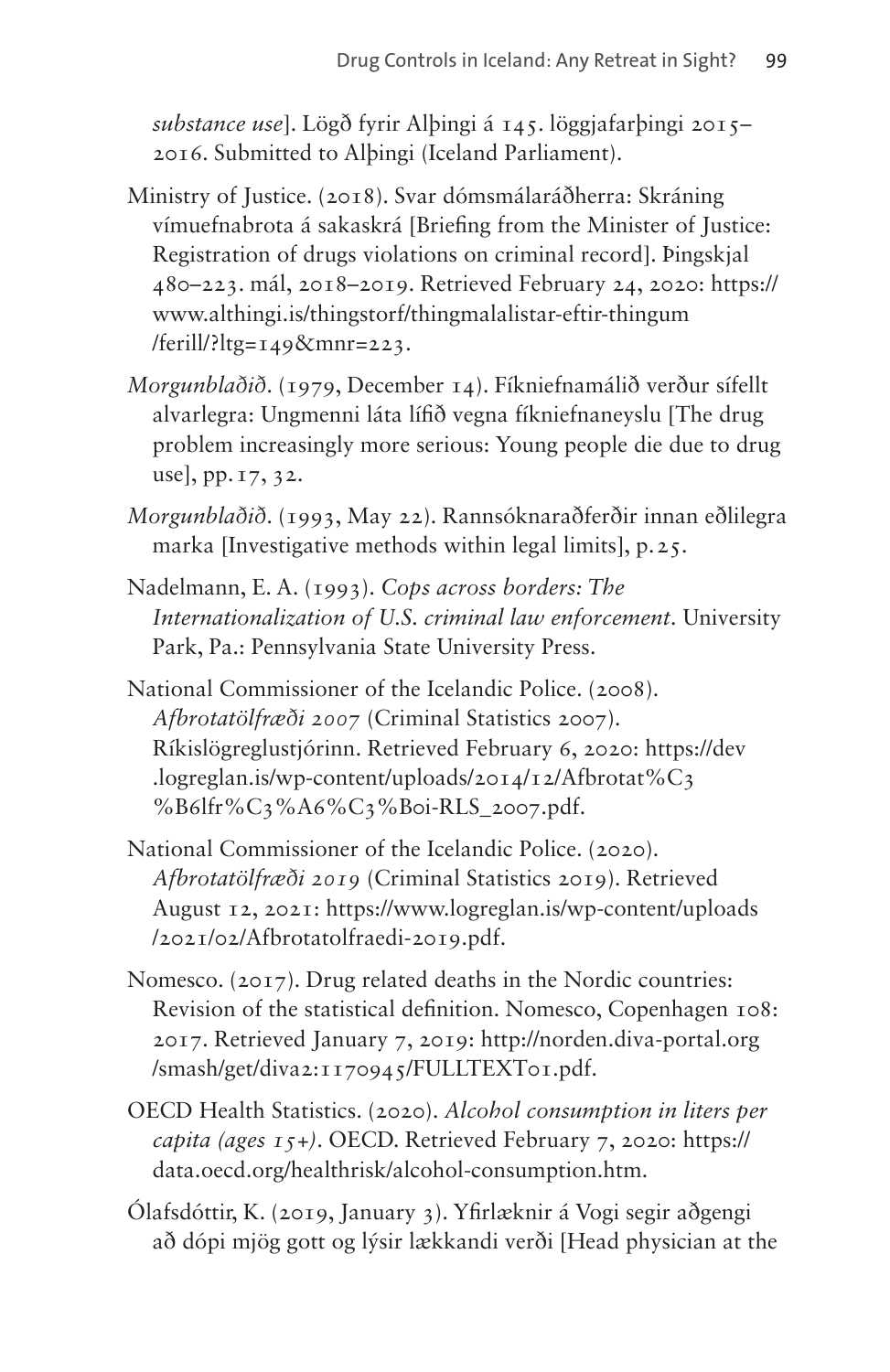Vog Rehab Center claims access to drugs is easy and price going down]. *[Visir.is](http://Visir.is)*. Retrieved February 1, 2021: [https://www.visir](https://www.visir.is/g/2019758169d) [.is/g/2019758169d.](https://www.visir.is/g/2019758169d)

- Pearson, J. (2021, January 21). Icelandic government proposes drug decriminalization. *Reykjavík Grapevine*. Retrieved February 3, 2021: [https://grapevine.is/news/2021/01/21/icelandic-govern](https://grapevine.is/news/2021/01/21/icelandic-government-proposes-drug-legalisation/?fbclid=IwAR2dBvwH7zIZuXFysoDURbGt1eG_dNTFF1Wc_Qa29I8N8FDoXT02LnumFPk) [ment-proposes-drug-legalisation/?fbclid=IwAR2dBvwH7zIZu](https://grapevine.is/news/2021/01/21/icelandic-government-proposes-drug-legalisation/?fbclid=IwAR2dBvwH7zIZuXFysoDURbGt1eG_dNTFF1Wc_Qa29I8N8FDoXT02LnumFPk) [XFysoDURbGt1eG\\_dNTFF1Wc\\_Qa29I8N8FDoXT02LnumFPk.](https://grapevine.is/news/2021/01/21/icelandic-government-proposes-drug-legalisation/?fbclid=IwAR2dBvwH7zIZuXFysoDURbGt1eG_dNTFF1Wc_Qa29I8N8FDoXT02LnumFPk)
- Pétursson, H. (2019, April 17). Lögregla leggur til breytingar á frumvarpi um neyslurými [Police submits amendments on safe drug use bill]. *[Visir.is](http://Visir.is)*. Retrieved February 27, 2020: [https://www](https://www.visir.is/g/2019190418991/logregla-leggur-til-breytingar-a-frumvarpi-um-neyslurymi) [.visir.is/g/2019190418991/logregla-leggur-til-breytingar](https://www.visir.is/g/2019190418991/logregla-leggur-til-breytingar-a-frumvarpi-um-neyslurymi) [-a-frumvarpi-um-neyslurymi](https://www.visir.is/g/2019190418991/logregla-leggur-til-breytingar-a-frumvarpi-um-neyslurymi).
- Prison and Probation Administration. (2020). *Ársskýrslur* (Annual Reports). Fangelsismálastofnun ríkisins. Retrieved February 6, 2020: [https://www.fangelsi.is/english.](https://www.fangelsi.is/english)
- Quintas, J., & Arana, X. (2017). Decriminalization: Different models in Portugal and Spain. In E.U. Savona, M. A. R. Kleiman, & F. Calderoni (Eds.), *Dual markets: Comparative approaches to regulation* (pp.121–144). Cham: Springer.
- Savona, E. U., Kleiman, M. A. R., & Calderoni. F. (Eds.) (2017). Introduction. *Dual markets: Comparative approaches to regula- (pp.*  $121-144$ *). Cham: Springer.*
- SÁÁ. (2021). National Center of Addiction Medicine (SÁÁ). Upplýsingar um þjónustu samtakanna 1977–2018 [Service information 1977–2018]. Retrieved March 29, 2021: [https://saa.is](https://saa.is/english/) [/english/](https://saa.is/english/).
- Sigurþórsdóttir, S. K. (2019, October 16). Búið spil [End of game]. *[Visir.is](http://Visir.is)*. Retrieved February 27, 2020: [https://www.visir.is](https://www.visir.is/g/2019191018976/buid-spil-) [/g/2019191018976/buid-spil-](https://www.visir.is/g/2019191018976/buid-spil-).
- Snarrótin. (2020). Snarrótin, félag áhugamanna um opið samfélag, mannréttindi, upplýsingafrelsi og nýjar leiðir í fíknivörnum [NGO on open society, human rights, free information and alternative approaches to the drug problem]. *Snarrótin*. Retrieved February 5, 2020: <http://snarrotin.is/markmid-og-leidir/>.
- Sulkunen, P. (2009). *The saturated society: Governing risk and lifestyles in consumer culture*. London: Sage.